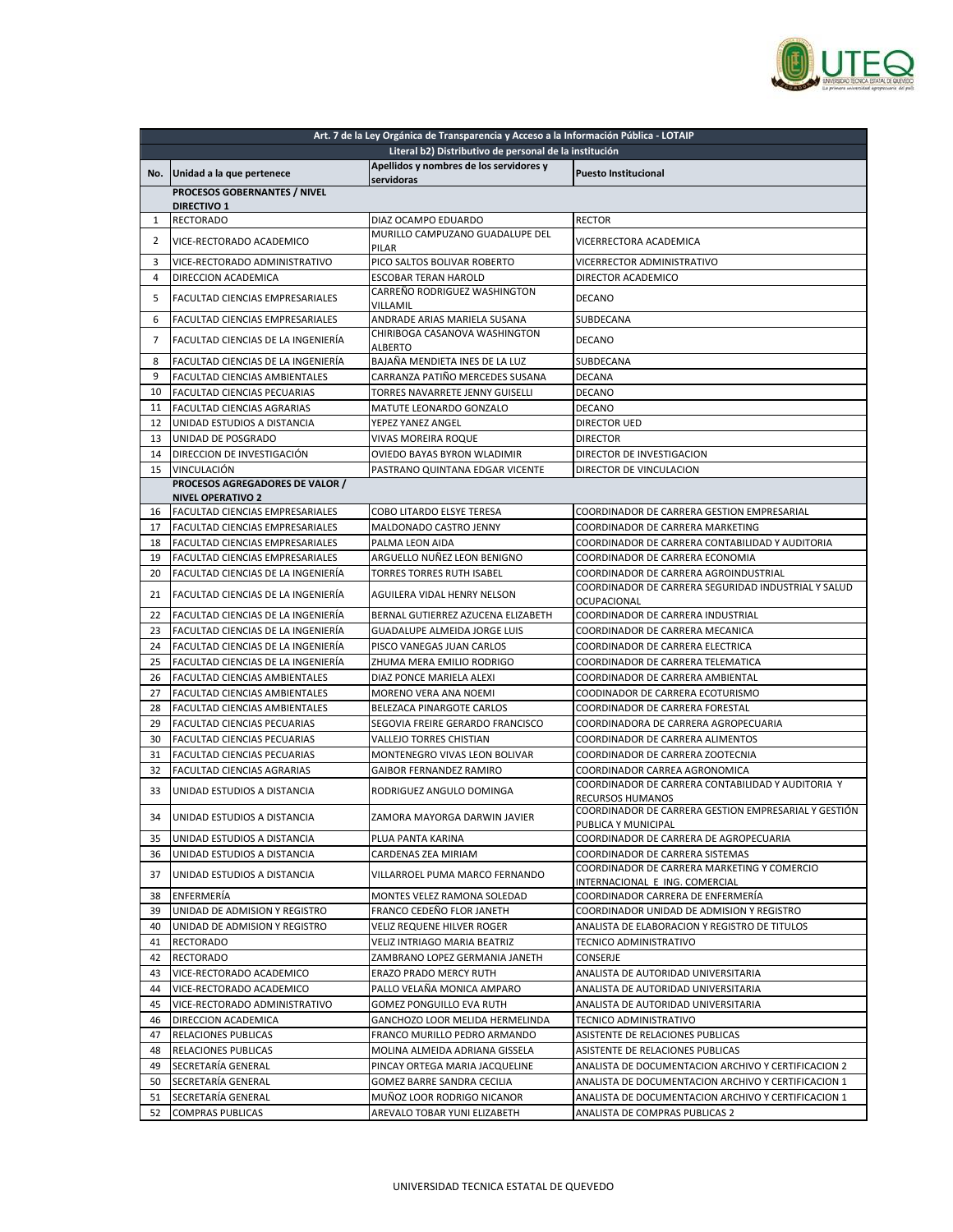

| 53  | <b>COMPRAS PUBLICAS</b>                                                 | FIGUEROA QUILA LAURA ELVIRA        | ANALISTA DE COMPRAS PUBLICAS 1                        |
|-----|-------------------------------------------------------------------------|------------------------------------|-------------------------------------------------------|
| 54  | <b>COMPRAS PUBLICAS</b>                                                 | ROSADO MONTOYA MILDRED LILI        | <b>ANALISTA DE COMPRAS PUBLICAS 2</b>                 |
| 55  | <b>COMPRAS PUBLICAS</b>                                                 | GARCES SEGOVIA WILMER EDUARDO      | TECNICO ADMINISTRATIVO                                |
| 56  | CONTROL DE ACTIVOS Y BODEGA                                             | ROBINSON VERA EDISON GABRIEL       | ANALISTA DE ACTIVOS FIJOS                             |
| 57  | CONTROL DE ACTIVOS Y BODEGA                                             | DELGADO ZAMORA MARIA ISABEL        | ANALISTA DE ACTIVOS FIJOS                             |
| 58  | CONTROL DE ACTIVOS Y BODEGA                                             | TRIANA MUÑOZ MARIO ROBERTO         | ASISTENTE DE ACTIVOS FIJOS                            |
| 59  | CONTROL DE ACTIVOS Y BODEGA                                             | PALACIOS GOMEZ IRVING ANTONIO      | ASISTENTE DE ACTIVOS FIJOS                            |
| 60  | CONTROL DE ACTIVOS Y BODEGA                                             | TOALA BAQUE ANGEL MANUEL           | ASISTENTE DE CONTROL DE BODEGAS                       |
| 61  | PROCURADURÍA                                                            | SANTILLAN FLOR GLADYS MAGDALENA    | PROCURADOR 1                                          |
| 62  | <b>POSGRADO</b>                                                         | PARRAGA PADILLA CARMEN ELIZABETH   | TECNICO ADMINISTRATIVO                                |
| 63  | <b>POSGRADO</b>                                                         | FLORES GUERRA MARIO GABRIEL        | CONSERJE                                              |
| 64  | <b>POSGRADO</b>                                                         | ZAMBRANO PLAZA ANGEL GERMAN        | <b>OFICINISTA</b>                                     |
| 65  | <b>TALENTO HUMANO</b>                                                   | FAJARDO ROMERO JESSICA DEL ROCIO   | ANALISTA DE TALENTO HUMANO 2                          |
| 66  | <b>TALENTO HUMANO</b>                                                   | GANCHOZO FLOREANO AMERICA INES     | ANALISTA DE TALENTO HUMANO 1                          |
| 67  | <b>TALENTO HUMANO</b>                                                   | CEDEÑO ANDRADE VICTOR ANTONIO      | ANALISTA DE TALENTO HUMANO 1                          |
| 68  | <b>TALENTO HUMANO</b>                                                   | CARDENAS MOLINA CARMEN VIRGINIA    | ANALISTA DE TALENTO HUMANO 2                          |
| 69  | <b>TALENTO HUMANO</b>                                                   | ORTIZ BASANTES MERY ARACELY        | ANALISTA DE TALENTO HUMANO 2                          |
| 70  | <b>TALENTO HUMANO</b>                                                   | SOLIS BARROS WASHINGTON EDUARDO    | CONSERJE                                              |
| 71  | <b>TALENTO HUMANO</b>                                                   | GARCIA SABANDO ROMULO ISAIAS       | MEDICO OCUPACIONAL                                    |
| 72  | <b>TALENTO HUMANO</b>                                                   | RODRIGUEZ GUALE JOSE LEONARDO      | ESPECIALISTA EN SEGURIDAD E HIGIENE OCUPACIONAL       |
| 73  | <b>BIENESTAR UNIVERSITARIO</b>                                          | FERNANDEZ HIDALGO ELSA DE JESUS    | TRABAJADOR SOCIAL                                     |
| 74  | <b>BIENESTAR UNIVERSITARIO</b>                                          | RIVADENEIRA INTRIAGO MARIANA JESUS | PSICOLOGA                                             |
| 75  | BIENESTAR UNIVERSITARIO                                                 | VILLON VILLEGAS MAGNO RICARDO      | PROMOTOR UNIVERSITARIO (CORO)                         |
| 76  | <b>BIENESTAR UNIVERSITARIO</b>                                          | REYES TORRES GUILLERMO RIGOBERTO   | PROMOTOR UNIVERSITARIO                                |
| 77  | <b>BIENESTAR UNIVERSITARIO</b>                                          | ALARCON LOPEZ JUAN JONNY           | ASISTENTE DE PROMOTOR UNIVERSITARIO                   |
| 78  | <b>BIENESTAR UNIVERSITARIO</b>                                          | SANCHEZ CORDOVA ADELAIDA JACKELINE | ASISTENTE DE PROMOTOR UNIVERSITARIO                   |
| 79  | <b>BIENESTAR UNIVERSITARIO</b>                                          | JARAMILLO OLIVO GUILLERMO BARTOLO  | ASISTENTE DE PROMOTOR UNIVERSITARIO                   |
| 80  | BIENESTAR UNIVERSITARIO                                                 | MORAN SUAREZ FERNANDO DANIEL       | ASISTENTE DE PROMOTOR UNIVERSITARIO                   |
| 81  | BIENESTAR UNIVERSITARIO                                                 | MIRANDA ULLON SANTOS JUAN          | ASISTENTE DE PROMOTOR UNIVERSITARIO                   |
| 82  | BIENESTAR UNIVERSITARIO                                                 | PEREZ CARRANZA JORGE SANTIAGO      | ASISTENTE DE PROMOTOR UNIVERSITARIO                   |
|     | EVALUACION, DESARROLLO Y                                                |                                    |                                                       |
| 83  | ASEGURAMIENTO INSTITUCIONAL-                                            | RODRIGUEZ VELEZ YOCONDA PILAR      | ANALISTA DE PLANIFICACION 1                           |
|     | FACULTAD CIENCIAS EMPRESARIALES                                         |                                    |                                                       |
|     | EVALUACION, DESARROLLO Y                                                |                                    |                                                       |
| 84  | ASEGURAMIENTO INSTITUCIONAL-                                            | PALMA ALAVA PABLO ELVER            | ANALISTA DE PLANIFICACION 2                           |
|     | FACULTAD CIENCIAS EMPRESARIALES<br>EVALUACION INTERNA-FACULTAD CIENCIAS |                                    | PRESIDENTE DE COMISIÓN GENERAL DE EVALUACIÓN INTERNA- |
| 85  | PECUARIAS                                                               | DIAZ OCAMPO RAUL GILBERTO          | PROFESOR TITULAR PRINCIPAL NIVEL 1 GRADO 6            |
| 86  | <b>EVALUACION INTERNA</b>                                               | GARCES ESTRELLA SORAYA MAGALLY     | ANALISTA DE EVALUACION 2                              |
| 87  | <b>EVALUACION INTERNA</b>                                               | BRIONES CHILAN ERASMO LIDER        | ANALISTA DE EVALUACION 1                              |
| 88  | <b>FINANCIERO</b>                                                       | LOOR ALCIVAR LAURO FREDDY          | TECNICO ADMINISTRATIVO                                |
| 89  | <b>PRESUPUESTO</b>                                                      | MENDOZA LERTORA MARIA ALEXANDRA    | ANALISTA DE PRESUPUESTO 2                             |
| 90  | <b>PRESUPUESTO</b>                                                      | VARELA CARRANZA YESENIA MONSERRATE | <b>ANALISTA DE PRESUPUESTO 3</b>                      |
| 91  | CONTABILIDAD                                                            | FALCONES ESPINOZA EMMA MARIA       | <b>CONTADOR GENERAL</b>                               |
| 92  | <b>CONTABILIDAD</b>                                                     | VELIZ CHEVEZ CARMEN MAGDALENA      | ANALISTA DE CONTABILIDAD 1                            |
| 93  | <b>TESORERÍA</b>                                                        | SANCHEZ FUENTES ESTHER ANGELA      | TESORERO GENERAL ENCARGADA                            |
| 94  | APOYO A LA GESTION                                                      | YEPEZ SALINAS WILSON ANTONIO       | TECNICO DE AUDIO Y VIDEO                              |
| 95  | APOYO A LA GESTION                                                      | PLUAS MUÑOZ EDUARDO MANUEL         | CONSERJE                                              |
| 96  | APOYO A LA GESTION                                                      | CRIOLLO VELOZ PAULINO EFRAIN       | ASISTENTE                                             |
| 97  | SERVICIOS UNIVERSITARIOS                                                | ALVAREZ ZAMBRANO MAYRO DELCINO     | TRABAJADOR AGRICOLA                                   |
| 98  | SERVICIOS UNIVERSITARIOS                                                | CARABAJO PERALTA JULIO HUMBERTO    | <b>GASFITERO</b>                                      |
| 99  | SERVICIOS UNIVERSITARIOS                                                | CARRANZA CARRANZA JAVIER MAXIMO    | <b>AUXILIAR DE MANTENIMIENTO</b>                      |
|     | 100 SERVICIOS UNIVERSITARIOS                                            | CERCADO COBEÑA NEIL FRANCISCO      | AUXILIAR DE MANTENIMIENTO                             |
|     | 101 SERVICIOS UNIVERSITARIOS                                            | ERAZO FERNANDEZ FRANKLIN RAFAEL    | AUXILIAR DE MANTENIMIENTO                             |
|     | 102 SERVICIOS UNIVERSITARIOS                                            | FRANCO VEAS FELIX WILMER           | <b>ELECTRICISTA</b>                                   |
| 103 | SERVICIOS UNIVERSITARIOS                                                | MACIAS GARCIA JAVIER ENRIQUE       | AUXILIAR DE MANTENIMIENTO                             |
|     | 104 SERVICIOS UNIVERSITARIOS                                            | REINA CHENCHE HECTOR TOMAS         | ALBAÑIL                                               |
|     | 105 SERVICIOS UNIVERSITARIOS                                            | VARGAS SANCHEZ NESTOR SILVIDE      | AUXILIAR DE MANTENIMIENTO                             |
|     | 106 SERVICIOS UNIVERSITARIOS                                            | ALVAREZ YOZA DANNY DANIEL          | OPERADOR DE MAQUINA                                   |
|     | 107 SERVICIOS UNIVERSITARIOS                                            | SALDAÑA MORA EUDER BENEDICTO       | <b>AUXILIAR DE MANTENIMIENTO</b>                      |
|     | 108 TECNOLOGIA DE LA INFORMACION                                        | FIALLOS BARRIONUEVO ALEX ROSENDO   | ANALISTA DE TECNOLOGIAS DE LA INFORMACION 2           |
| 109 | TECNOLOGIA DE LA INFORMACION                                            | ULLOA CALERO MERCY MAGDALENA       | ANALISTA DE TECNOLOGIAS DE LA INFORMACION 1           |
|     | 110 TECNOLOGIA DE LA INFORMACION                                        | MORA SEGURA ANGEL WASHINGTON       | ANALISTA DE TECNOLOGIAS DE LA INFORMACION 1           |
|     | 111 TECNOLOGIA DE LA INFORMACION                                        | TOAZA FIERRO GERARDO EUSCADY       | ANALISTA DE TECNOLOGIAS DE LA INFORMACION 1           |
|     |                                                                         | AGUIRRE PEREZ MARGOTH DE LAS       |                                                       |
|     | 112 TECNOLOGIA DE LA INFORMACION                                        | MERCEDES                           | ANALISTA DE TECNOLOGIAS DE LA INFORMACION 2           |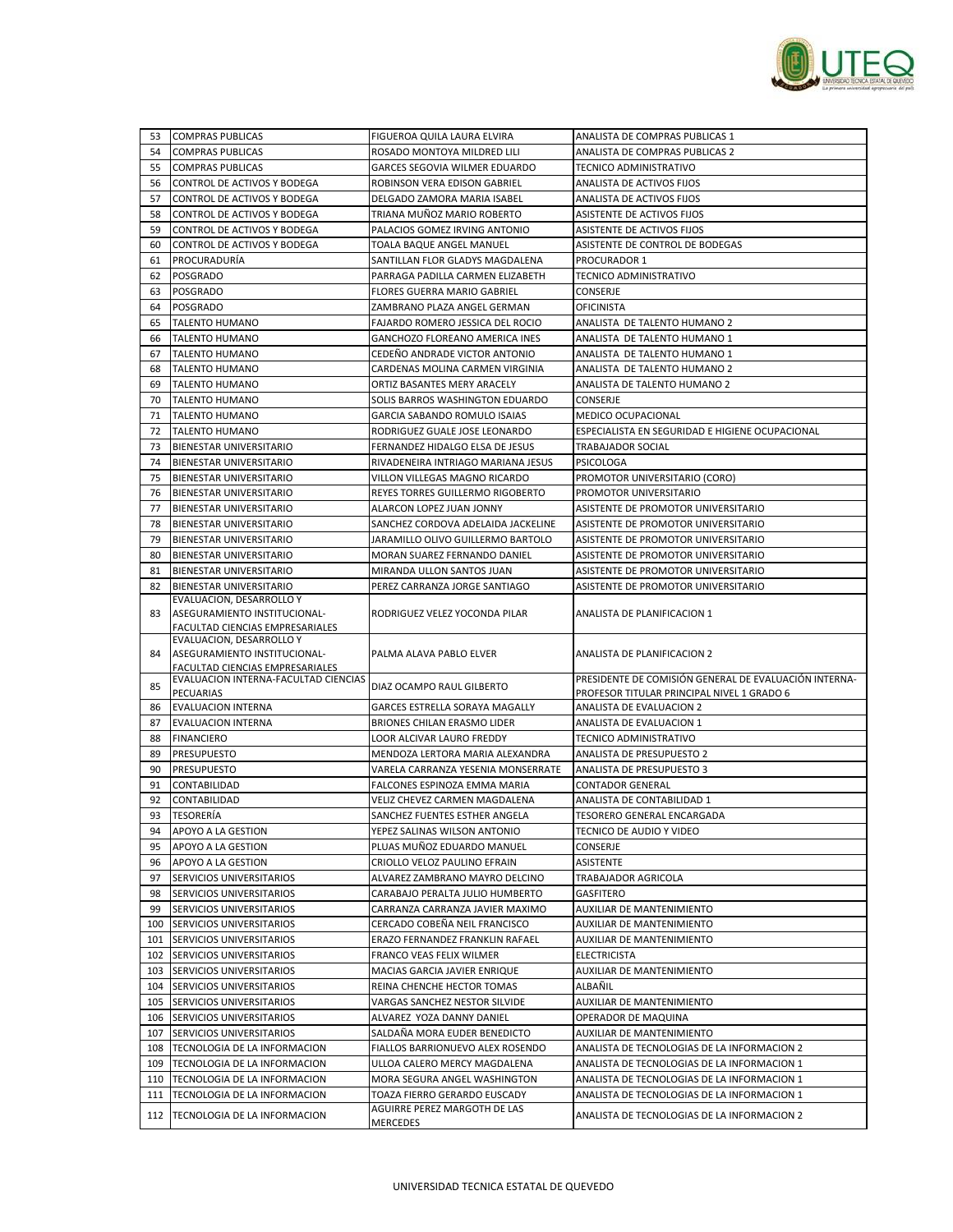

|     | 113 TECNOLOGIA DE LA INFORMACION                                      | SANCHEZ FUENTES OSCAR ALBERTO                              | CONSERJE                                       |
|-----|-----------------------------------------------------------------------|------------------------------------------------------------|------------------------------------------------|
|     | 114 TECNOLOGIA DE LA INFORMACION                                      | CHAVEZ BOZA BETTY MARGARITA                                | ANALISTA DE TECNOLOGIAS DE LA INFORMACION 2    |
|     | 115 TECNOLOGIA DE LA INFORMACION                                      | CEDEÑO SALAZAR CLOTARIO BLADIMIR                           | ANALISTA DE TECNOLOGIAS DE LA INFORMACION 2    |
|     | 116 TECNOLOGIA DE LA INFORMACION                                      | IBARRA ALAVA MERY YOLANDA                                  | LABORATORISTA                                  |
|     | 117 TECNOLOGIA DE LA INFORMACION                                      | SEMINARIO HOLGUIN JUAN MEISAEL                             | ANALISTA DE TECNOLOGIAS DE LA INFORMACION 1    |
|     | 118 TECNOLOGIA DE LA INFORMACION                                      | BARCO MORAN BYRON GONZALO                                  | ANALISTA DE TECNOLOGIAS DE LA INFORMACION 1    |
|     | 119 TECNOLOGIA DE LA INFORMACION                                      | ZORRILLA SEGURA MARCIANO GABRIEL                           | <b>CONSERJE</b>                                |
|     | 120 BIBLIOTECA                                                        | LARA VERA EDWIN ALEJANDRO                                  | <b>BIBLIOTECARIO</b>                           |
|     | 121 BIBLIOTECA                                                        | MUÑOZ ZAMORA ELITE MARGOTH                                 | <b>BIBLIOTECARIO</b>                           |
| 122 |                                                                       | PEREZ MERO TANIA MONSERRATE                                | <b>BIBLIOTECARIO</b>                           |
|     | <b>BIBLIOTECA</b><br>123 BIBLIOTECA                                   | ROMERO VALENCIA ANGEL GERMAN                               | <b>ASISTENTE DE BIBLIOTECA</b>                 |
|     | 124 SERVICIOS MEDICOS                                                 |                                                            |                                                |
|     |                                                                       | INTRIAGO ZAMORA YOBER STALIN<br>LOOR INTRIAGO MIRYAN MARIA | <b>MEDICO GENERAL</b><br><b>MEDICO GENERAL</b> |
| 125 | <b>SERVICIOS MEDICOS</b>                                              |                                                            |                                                |
|     | 126 SERVICIOS MEDICOS                                                 | ALVAREZ AYALA GABRIELA ADRIANA                             | ENFERMERA                                      |
|     | 127 SERVICIOS MEDICOS                                                 | SOLANO CHICHANDE CRISTHIAN DAVID                           | <b>ODONTOLOGO</b>                              |
|     | 128   TRANSPORTE                                                      | MORANTE ANCHUNDIA DANIEL ASSAD                             | ANALISTA DE ACTIVOS FIJOS                      |
|     | 129   TRANSPORTE                                                      | MERO ALCIVAR CRISTOBAL COLON                               | <b>CHOFER</b>                                  |
|     | 130 TRANSPORTE                                                        | MORAN MONTOYA ALBERTO ANTONIO                              | <b>CHOFER</b>                                  |
| 131 | <b>TRANSPORTE</b>                                                     | CEVALLOS ESCANDON GUIDO ENRIQUE                            | <b>CHOFER</b>                                  |
| 132 | <b>TRANSPORTE</b>                                                     | GUTIERREZ ACEVEDO JORGE LUIS                               | <b>CHOFER</b>                                  |
|     | 133 TRANSPORTE                                                        | SANCHEZ LOOR BOLIVAR ALEJANDRO                             | <b>CHOFER</b>                                  |
| 134 | <b>TRANSPORTE</b>                                                     | LOOR URETA HOMERO RAFAEL                                   | <b>CHOFER</b>                                  |
| 135 | <b>ADMISION Y REGISTRO</b>                                            | CAMPOVERDE MENDOZA LUCRECIA                                | SECRETARIO ABOGADO                             |
| 136 | <b>ADMISION Y REGISTRO</b>                                            | GUADALUPE<br>VELIZ INTRIAGO MARIA DETSY                    | ANALISTA DE ELABORACION Y REGISTRO DE TITULOS  |
|     |                                                                       |                                                            |                                                |
| 137 | <b>ADMISION Y REGISTRO</b><br>138 ADMISION Y REGISTRO                 | SILVA TORRES MAGALY LOURDES<br>ZABALA BUENAÑO ALFREDO      | ANALISTA DE ELABORACION Y REGISTRO DE TITULOS  |
|     |                                                                       |                                                            | SECRETARIO ABOGADO, ENCARGADO                  |
| 139 | <b>ADMISION Y REGISTRO</b>                                            | MENDOZA CUELLAR RICHARD ANTONIO                            | CONSERJE                                       |
| 140 | <b>FACULTAD CIENCIAS AGRARIAS</b>                                     | TELLO RIZZO DAYSY ELIZABETH                                | TECNICO ADMINISTRATIVO                         |
|     | 141 UNIDAD DE INVESTIGACION                                           | CHILUISA TRIANA NORA FERNANDA                              | TECNICO ADMINISTRATIVO                         |
|     | 142 FACULTAD CIENCIAS AGRARIAS                                        | PARRAGA MORA GYMMY LEONID                                  | CONSERJE                                       |
| 143 | <b>FACULTAD CIENCIAS AGRARIAS</b>                                     | SUAREZ ARANA HECTOR JAVIER                                 | CONSERJE                                       |
|     | 144   FACULTAD CIENCIAS DE LA INGENIERIA                              | BONILLA CARBO MONICA LORENA                                | TECNICO ADMINISTRATIVO                         |
|     | 145   FACULTAD CIENCIAS DE LA INGENIERÍA                              | ANDRADE ARIAS CARLOS ANTONIO                               | TECNICO ADMINISTRATIVO                         |
| 146 | FACULTAD CIENCIAS DE LA INGENIERÍA                                    | SOLIS GARCIA ENRIQUE RODOLFO                               | CONSERJE                                       |
| 147 | <b>FACULTAD CIENCIAS DE LA INGENIERIA</b>                             | CEDEÑO CHAVEZ CRISTOBAL COLON                              | CONSERJE                                       |
| 148 | <b>FACULTAD CIENCIAS DE LA INGENIERIA</b>                             | UBE ALCIVAR ANGEL NELSON                                   | CONSERJE                                       |
| 149 | FACULTAD CIENCIAS DE LA INGENIERÍA                                    | MALLEA CARRANZA FERNADO ALBINO                             | CONSERJE                                       |
|     | 150 FACULTAD CIENCIAS DE LA INGENIERÍA                                | ROBAYO QUINTO YORGE WILMER                                 | CONSERJE                                       |
|     | 151 FACULTAD CIENCIAS DE LA INGENIERÍA                                | PARRAGA VISTIN RICARDO ERNESTO                             | AUXILIAR DE MANTENIMIENTO                      |
| 152 | FACULTAD CIENCIAS DE LA INGENIERÍA                                    | TRIANA MUÑOZ RICARDO ARTURO                                | TECNICO DE MANTENIMIENTO                       |
|     | FACULTAD CIENCIAS DE LA INGENIERIA-<br>153 LABORATORIO DE OPERACIONES | <b>COELLO MONTOYA AMADO ENRIQUE</b>                        | ASISTENTE DE LABORATORIO-FCI                   |
|     | UNITARIAS                                                             |                                                            |                                                |
|     | 154 FACULTAD CIENCIAS PECUARIAS                                       | CARREÑO RODRIGUEZ YUNI ISABEL                              | TECNICO ADMINISTRATIVO                         |
|     | 155 FACULTAD CIENCIAS PECUARIAS                                       | KAISER ESPINOZA ROBERT ALFREDO                             | AYUDANTE OPERADOR                              |
|     | 156 FACULTAD CIENCIAS PECUARIAS                                       | MENDIETA DELGADO LUIS GALO                                 | CONSERJE                                       |
|     | 157 FACULTAD CIENCIAS PECUARIAS                                       | FLORES MUÑOZ JAIME ENRIQUE                                 | CONSERJE                                       |
|     | 158 FACULTAD CIENCIAS PECUARIAS                                       | VILLARROEL POSLIGUA JAVIER ORLANDO                         | CONSERJE                                       |
|     | 159 FACULTAD CIENCIAS PECUARIAS                                       | MONCAYO CAMPO FLORO NICOLAS                                | CONSERJE                                       |
|     | 160 FACULTAD CIENCIAS PECUARIAS                                       | ALAVA ALCIVAR PEDRO LENIN                                  | <b>BIBLIOTECARIO</b>                           |
| 161 | <b>FACULTAD CIENCIAS AMBIENTALES</b>                                  | DELGADO BLANCA NEFI                                        | TECNICO ADMINISTRATIVO                         |
| 162 | FACULTAD CIENCIAS AMBIENTALES/FINCA<br>MORUCUMBA                      | ARCOS AZA MANUEL ANTONIO                                   | TRABAJADOR AGRICOLA                            |
| 163 | FACULTAD CIENCIAS AMBIENTALES                                         | BECERRIN BURGOS JUAN ROBERTO                               | CONSERJE                                       |
|     | 164 FINCA LA REPRESA                                                  | BRIONES MONTECE DANIEL DOMINGO                             | AUXILIIAR AGROPECUARIO                         |
|     | 165 FINCA LA REPRESA                                                  | PAREDES QUINTO DIOMEDES ENRIQUE                            | AUXILIIAR AGROPECUARIO                         |
| 166 | <b>FACULTAD CIENCIAS AMBIENTALES</b>                                  | SALDAÑA MORA FAUSTINO GERMAN                               | CONSERJE                                       |
|     | 167 FACULTAD CIENCIAS AMBIENTALES                                     | UBE ALCIVAR FLORENCIO ADOLFO                               | CONSERJE                                       |
|     | 168 FACULTAD CIENCIAS EMPRESARIALES                                   | HUACON BUSTAMANTE OMAR DARWING                             | TECNICO ADMINISTRATIVO                         |
| 169 | <b>FACULTAD CIENCIAS EMPRESARIALES</b>                                | PILLIGUA VERA CARLOS ALBERTO                               | COORDINADOR TALLER DE MADERA                   |
|     | 170 FACULTAD CIENCIAS EMPRESARIALES                                   | ROSADO MONTOYA SONIA ROCIO                                 | OFICINISTA                                     |
|     | 171 FACULTAD CIENCIAS EMPRESARIALES                                   | MORALES MENDOZA VERONICA KARINA                            | <b>OFICINISTA</b>                              |
|     | 172 FACULTAD CIENCIAS EMPRESARIALES                                   | SALAZAR FUENTES JUSTO JOSE                                 | CONSERJE                                       |
|     | 173 FACULTAD CIENCIAS EMPRESARIALES                                   | VERA TARIRA JAVIER MOISES                                  | CONSERJE                                       |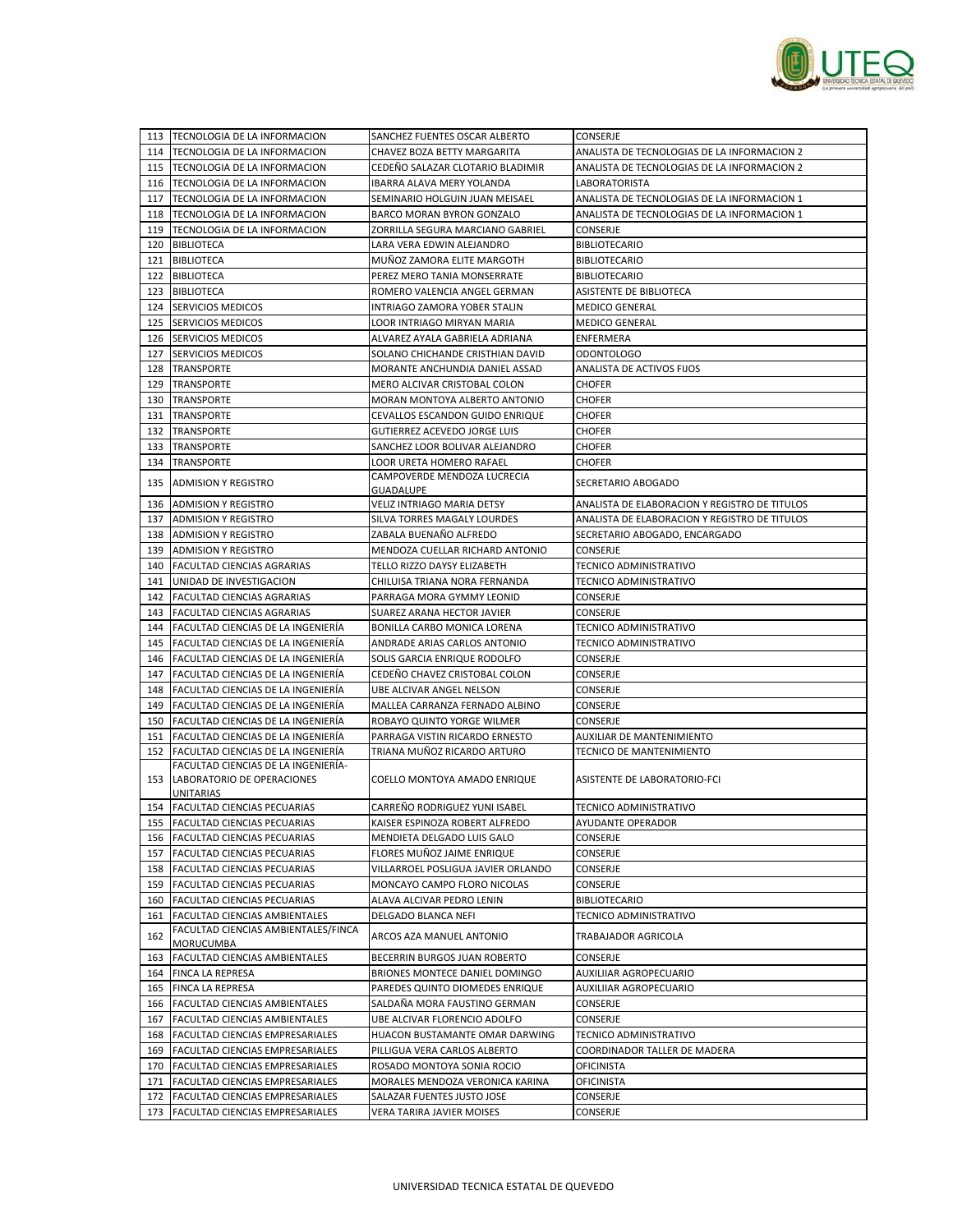

|     | 174 FACULTAD CIENCIAS EMPRESARIALES                                   | MURIEL MOREIRA EPIFANIO DOMINGO      | CONSERJE                                                |
|-----|-----------------------------------------------------------------------|--------------------------------------|---------------------------------------------------------|
|     | 175 FACULTAD CIENCIAS EMPRESARIALES                                   | GARCIA BAJAÑA DARWIN JAVIER          | CONSERJE                                                |
| 176 | <b>FACULTAD CIENCIAS EMPRESARIALES</b>                                | MENOSCAL TOALA JULIO CESAR           | CONSERJE                                                |
| 177 | FACULTAD CIENCIAS EMPRESARIALES                                       | ARANDA SANTACRUZ PEDRO JOFFRE        | <b>CONSERJE</b>                                         |
| 178 | UNIDAD ESTUDIOS A DISTANCIA                                           | CARDENAS DAVILA JONATHAN             | OFICINISTA                                              |
| 179 | UNIDAD ESTUDIOS A DISTANCIA                                           | MONTOYA MEDINA SANDRO YOVANY         | CONSERJE                                                |
| 180 | UNIDAD ESTUDIOS A DISTANCIA                                           | SIG-TU VELIZ CARLOS SERGEI           | CONSERJE                                                |
|     | TECNOLOGÍAS DE LA INFORMACION-                                        |                                      |                                                         |
| 181 | LABORATORIOS                                                          | <b>BRAULIO JORGE PATRICIO</b>        | LABORATORISTA                                           |
| 182 | TECNOLOGÍAS DE LA INFORMACION-                                        |                                      | LABORATORISTA                                           |
|     | <b>LABORATORIOS</b>                                                   | GARCIA SANGOQUIZA GINA MAGALY        |                                                         |
| 183 | TECNOLOGÍAS DE LA INFORMACION-                                        | MORALES ALVAREZ MAGELA MERCEDES      | LABORATORISTA                                           |
|     | LABORATORIOS<br>TECNOLOGÍAS DE LA INFORMACION-                        |                                      |                                                         |
| 184 | <b>LABORATORIOS</b>                                                   | MONCAYO ALMEIDA FRANKLIN JOSE        | ASISTENTE DE TECNOLOGIAS DE LA INFORMACION              |
|     | FACULTAD CIENCIAS PECUARIAS-                                          |                                      |                                                         |
| 185 | LABORATORIO BROMATOLOGIA                                              | RAMOS MAKLIFF LOURDES ROCIO          | <b>LABORATORISTA</b>                                    |
| 186 | FACULTAD CIENCIAS PECUARIAS-                                          | ZAPATIER SANTILLAN AURELIO DAVID     | LABORATORISTA                                           |
|     | LABORATORIO RUMIOLOGIA                                                |                                      |                                                         |
| 187 | FACULTAD CIENCIAS PECUARIAS-                                          | LEONES ZEVALLOS TANYA DOLORES        | LABORATORISTA                                           |
|     | LABORATORIO LACTIOS Y CARNICOS<br>UNIDAD DE INVESTIGACION-LABORATORIO |                                      |                                                         |
| 188 | DE BIOTECNOLOGIA                                                      | MENDOZA LEON ANTONIO FRANCISCO       | LABORATORISTA                                           |
|     | FACULTAD CIENCIAS AMBIENTALES-                                        |                                      |                                                         |
| 189 | LABORATORIO                                                           | VARGAS SANCHEZ JOSE BENJAMIN         | ASISTENTE DE LABORATORIO (SUELOS Y AGUAS) FCAMBIENTALES |
| 190 | FINCA LA MARIA                                                        | PINTO FERNANDEZ EDUARDO              | LIDER DE PRODUCCION                                     |
| 191 | <b>FINCA LA MARIA</b>                                                 | TAMAY MONTOYA ANGEL GILBERTO         | ASISTENTE DE PRODUCCION                                 |
| 192 | <b>FINCA LA MARIA</b>                                                 | BURGOS SOLORZANO ANDRES FRANCISCO    | TRABAJADOR AGRICOLA                                     |
| 193 | <b>FINCA LA MARIA</b>                                                 | CASTRO ALMEIDA JUAN IGNACIO          | TRABAJADOR AGRICOLA                                     |
| 194 | <b>FINCA LA MARIA</b>                                                 | FLORES MORAN GREGORIO HUNGRIA        | TRABAJADOR AGRICOLA                                     |
| 195 | <b>FINCA LA MARIA</b>                                                 | FUENTES CARRRANZA HOLGER HIPOLITO    | <b>AUXILIAR AGROPECARIO</b>                             |
| 196 | FINCA LA MARIA                                                        | MACIAS TUAREZ FREDDY ANTONIO         | TRABAJADOR AGRICOLA                                     |
| 197 | FINCA LA MARIA                                                        | MERINO PINCAY ROBERTO KLEBER         | TRABAJADOR AGRICOLA                                     |
| 198 | <b>FINCA LA MARIA</b>                                                 | MOREIRA LOOR JOHAN INOCENTE          | TRABAJADOR AGRICOLA                                     |
| 199 | <b>FINCA LA MARIA</b>                                                 | PEREZ ESPINOZA EUGENIO BASILIO       | AUXILIAR AGROPECARIO                                    |
| 200 | <b>FINCA LA MARIA</b>                                                 | RODRIGUEZ FERNANDEZ PEDRO JAVIER     | TRABAJADOR AGRICOLA                                     |
| 201 | <b>FINCA LA MARIA</b>                                                 | SELLAN SILVA ANGEL GREGORIO          | TRABAJADOR AGRICOLA                                     |
| 202 | <b>FINCA LA MARIA</b>                                                 | ZAMORA VINCES ARMANDO MELANIO        | TRABAJADOR AGRICOLA                                     |
| 203 | <b>FINCA LA MARIA</b>                                                 | VERA REINA LORENZO ROSENDO           | TRABAJADOR AGRICOLA                                     |
| 204 | <b>FINCA LA MARIA</b>                                                 | BUENO TAPIA MAXIMO RUFINO            | TRABAJADOR AGRICOLA                                     |
| 205 | <b>FINCA LA MARIA</b>                                                 | CASQUETE REINA WILFRIDO MARCELO      | TRABAJADOR AGRICOLA                                     |
| 206 | <b>FINCA LA MARIA</b>                                                 | CEDEÑO MERO DANNY DANIEL             | TRABAJADOR AGRICOLA                                     |
| 207 | <b>FINCA LA MARIA</b>                                                 | <b>FUENTES CASTRO GERARDO ANDRES</b> | TRABAJADOR AGRICOLA                                     |
| 208 | <b>FINCA LA MARIA</b>                                                 | MORA QUINTANA HOLGER DARWIN          | TRABAJADOR AGRICOLA                                     |
| 209 | <b>FINCA LA MARIA</b>                                                 | SUAREZ SOLIZ NELSON VADIS            | TRABAJADOR AGRICOLA                                     |
| 210 | <b>FINCA LA MARIA</b>                                                 | OLVERA CADENA MANUEL ADRIANO         | TRABAJADOR AGRICOLA                                     |
|     |                                                                       |                                      |                                                         |
| 211 | <b>FINCA LA MARIA</b>                                                 | TARIRA OLVERA ISIDRO PERFECTO        | TRABAJADOR AGRICOLA<br>AYUDANTE OPERADOR                |
|     | 212 FINCA LA MARIA                                                    | GURUMENDI TERAN CAIRO ISAAC          |                                                         |
|     | 213 FINCA LA MARIA                                                    | CALDERON BARRI PEDRO ANTONIO         | OPERADOR DE MAQUINARIA AGRICOLA                         |
|     | 214 FINCA LA REPRESA                                                  | CASTRO CHAMORRO WILSON ENRIQUE       | TRABAJADOR AGRICOLA                                     |
|     | 215 FINCA LA REPRESA                                                  | MEZA OLVERA AGAPITO LEONIDAS         | TRABAJADOR AGRICOLA                                     |
|     | 216 FINCA LA REPRESA                                                  | <b>BUSTE MENDEZ JORGE FRANCISCO</b>  | TRABAJADOR AGRICOLA                                     |
|     | 217 FINCA LA REPRESA                                                  | BRIONES MONTECE ISIDRO FRANCISCO     | TRABAJADOR AGRICOLA                                     |
|     | 218 FINCA LA REPRESA                                                  | VARGAS SOLIS JIMMY JOSE              | TRABAJADOR AGRICOLA                                     |
| 219 | TALLER DE LA MADERA-FACULTAD<br><b>CIENCIAS PECUARIAS</b>             | COBO PEÑAHERRERA MARIO GUSTAVO       | <b>TECNICO EBANISTA</b>                                 |
|     | 220 DESARROLLO FISICO                                                 | ROBAYO MUÑOZ GERSSON PATRICIO        | LIDER DE DESARROLLO FISICO                              |
|     | 221   DESARROLLO FISICO                                               | SERPA ANGAMARCA DANNY RAUL           | ANALISTA DE DESARROLLO FISICO                           |
|     | 222 VINCULACION                                                       | FARIAS VERGARA JENNY DOLORES         | PERSONAL DE APOYO 3 GRADO 3                             |
|     | 223 FACULTAD CIENCIAS AGRARIAS                                        | ABASOLO PACHECO FERNANDO             | PROFESOR TITULAR AGREGADO NIVEL 1 GRADO 3               |
|     | 224 FACULTAD CIENCIAS AGRARIAS                                        | AMORES PUYUTAXI FREDDY MARCELO       | PROFESOR TITULAR PRINCIPAL                              |
| 225 | <b>FACULTAD CIENCIAS AGRARIAS</b>                                     | CAMPI ORTIZ WELLINGTON DAVID         | PROFESOR TITULAR PRINCIPAL                              |
|     |                                                                       |                                      |                                                         |
|     | 226 FACULTAD CIENCIAS AGRARIAS                                        | CANCHIGNIA MARTINEZ HAYRON FABRICIO  | PROFESOR TITULAR PRINCIPAL NIVEL 1 GRADO 6              |
| 227 | <b>FACULTAD CIENCIAS AGRARIAS</b>                                     | CARRANZA CUSME SANTIAGO ROBERTO      | PROFESOR TITULAR PRINCIPAL                              |
|     | 228 FACULTAD CIENCIAS AGRARIAS                                        | GRANADOS RIVAS YANILA ESTHER         | PROFESOR TITULAR AGREGADO NIVEL 1 GRADO 3               |
|     | 229 FACULTAD CIENCIAS AGRARIAS                                        | MATA ANCHUNDIA DEYANIRA DIGNA        | PROFESOR TITULAR PRINCIPAL                              |
|     |                                                                       |                                      |                                                         |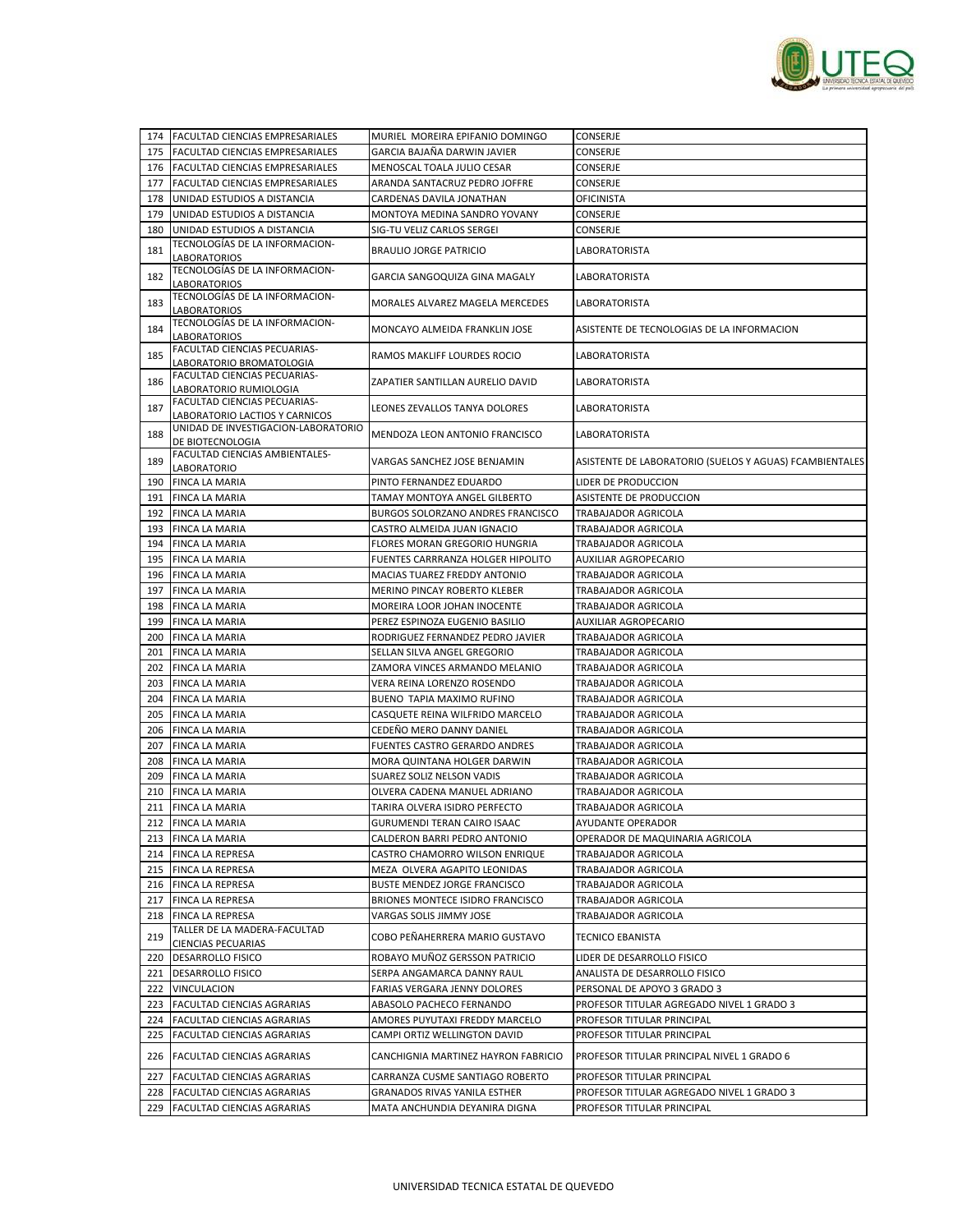

|     | 230 FACULTAD CIENCIAS AGRARIAS       | PLAZA ZAMBRANO PAULA MARISOL                                                | PROFESOR TITULAR PRINCIPAL                 |
|-----|--------------------------------------|-----------------------------------------------------------------------------|--------------------------------------------|
|     | 231 FACULTAD CIENCIAS AGRARIAS       | RAMOS MARTINEZ FLAVIO RAUL                                                  | PROFESOR TITULAR PRINCIPAL                 |
|     | 232 FACULTAD CIENCIAS AGRARIAS       | SAUCEDO AGUIAR SILVIA GICELA                                                | PROFESOR TITULAR PRINCIPAL                 |
|     | 233 FACULTAD CIENCIAS AGRARIAS       | SIMBA OCHOA LUIS FERNANDO                                                   | PROFESOR TITULAR PRINCIPAL                 |
| 234 | <b>FACULTAD CIENCIAS AGRARIAS</b>    | BAYAS ZAMORA ABRAHAM ADALBERTO                                              | PROFESOR NO TITULAR-CONTRATADO             |
| 235 | <b>FACULTAD CIENCIAS AGRARIAS</b>    | BERMEO TOLEDO CESAR RAMIRO                                                  | PROFESOR NO TITULAR-CONTRATADO             |
|     | 236 FACULTAD CIENCIAS AGRARIAS       | BRAVO SALVATIERRA JEFFERSON XAVIER                                          | PROFESOR NO TITULAR-CONTRATADO             |
|     | 237 FACULTAD CIENCIAS AGRARIAS       | <b>GUAMAN SARANGO VICTOR MANUEL</b>                                         | PROFESOR NO TITULAR-CONTRATADO             |
|     | 238 FACULTAD CIENCIAS AGRARIAS       | HERRERA EGUEZ FAVIO EDUARDO                                                 | PROFESOR NO TITULAR-CONTRATADO             |
|     | 239 FACULTAD CIENCIAS AGRARIAS       | JIMENEZ ICAZA MANUEL GREGORIO                                               | PROFESOR NO TITULAR-CONTRATADO             |
|     | 240 FACULTAD CIENCIAS AGRARIAS       | LLERENA RAMOS LUIS TARQUINO                                                 | PROFESOR NO TITULAR-CONTRATADO             |
| 241 | FACULTAD CIENCIAS AGRARIAS           | MARIN CUEVAS CARMEN VICTORIA                                                | PROFESOR NO TITULAR-CONTRATADO             |
| 242 | FACULTAD CIENCIAS AGRARIAS           | MENACE ALMEA MOISES ARTURO                                                  | PROFESOR NO TITULAR-CONTRATADO             |
|     | 243 FACULTAD CIENCIAS AGRARIAS       | RAMOS CORRALES PABLO CESAR                                                  | PROFESOR NO TITULAR-CONTRATADO             |
| 244 | FACULTAD CIENCIAS AGRARIAS           | RIVERO HERRADA MARISOL                                                      | PROFESOR NO TITULAR-CONTRATADO             |
| 245 | FACULTAD CIENCIAS AGRARIAS           | SABANDO AVILA FREDDY AGUSTIN                                                | PROFESOR NO TITULAR-CONTRATADO             |
|     | 246 FACULTAD CIENCIAS AGRARIAS       | TRUJILLO REYES YAIMA                                                        | PROFESOR NO TITULAR-CONTRATADO             |
| 247 | <b>FACULTAD CIENCIAS AGRARIAS</b>    | VARAS MAENZA CESAR CRISTOBAL                                                | PROFESOR NO TITULAR-CONTRATADO             |
| 248 | FACULTAD CIENCIAS AGRARIAS           | VELEZ RUIZ MAYRA CAROLINA                                                   | PROFESOR NO TITULAR-CONTRATADO             |
|     | 249 FACULTAD CIENCIAS AGRARIAS       | VERA AVILES DANIEL FEDERICO                                                 | PROFESOR NO TITULAR-CONTRATADO             |
| 250 | <b>FACULTAD CIENCIAS AMBIENTALES</b> | CADME AREVALO MARIA LORENA                                                  | PROFESOR TITULAR AGREGADO NIVEL 1 GRADO 3  |
|     |                                      | CONTRERAS MOSQUERA FRANCISCA                                                |                                            |
|     | 251 FACULTAD CIENCIAS AMBIENTALES    | <b>ETELVINA</b>                                                             | PROFESOR TITULAR AGREGADO NIVEL 1 GRADO 3  |
| 252 | <b>FACULTAD CIENCIAS AMBIENTALES</b> | CRESPO GUTIERREZ ROMMEL SANTIAGO                                            | PROFESOR TITULAR AGREGADO NIVEL 1 GRADO 3  |
| 253 | FACULTAD CIENCIAS AMBIENTALES        | <b>CUASQUER FUEL JOSE ELIAS</b>                                             | PROFESOR TITULAR PRINCIPAL                 |
|     | 254 FACULTAD CIENCIAS AMBIENTALES    | FERRER SANCHEZ YARELYS                                                      | PROFESOR TITULAR AGREGADO NIVEL 1 GRADO 3  |
| 255 | FACULTAD CIENCIAS AMBIENTALES        | GOMEZCOELLO ZUÑIGA HECTOR AVELINO                                           | PROFESOR TITULAR PRINCIPAL                 |
| 256 | FACULTAD CIENCIAS AMBIENTALES        | <b>GONZALEZ OSORIO BETTY BEATRIZ</b>                                        | PROFESOR TITULAR PRINCIPAL NIVEL 1 GRADO 6 |
|     | 257 FACULTAD CIENCIAS AMBIENTALES    | MARTINEZ CHEVEZ MALENA (LICENCIA<br>S/SUELDO desde 17/04/2018 por estudios) | PROFESOR TITULAR AUXILIAR NIVEL 1 GRADO 1  |
| 258 | FACULTAD CIENCIAS AMBIENTALES        | MORANTE CARRIEL JAIME ALFREDO                                               | PROFESOR TITULAR PRINCIPAL NIVEL 1 GRADO 6 |
|     | 259 FACULTAD CIENCIAS AMBIENTALES    | MORENO CEDEÑO CESIL RODRIGO RASHID                                          | PROFESOR TITULAR PRINCIPAL                 |
| 260 | <b>FACULTAD CIENCIAS AMBIENTALES</b> | MUÑOZ MARCILLO JOSE LUIS                                                    | PROFESOR TITULAR AGREGADO NIVEL 1 GRADO 3  |
| 261 | <b>FACULTAD CIENCIAS AMBIENTALES</b> | NIETO RODRIGUEZ JOSE ENRIQUE                                                | PROFESOR TITULAR PRINCIPAL NIVEL 1 GRADO 6 |
|     | 262 FACULTAD CIENCIAS AMBIENTALES    | RAMIREZ HUILA GARIS QUINTILIANO                                             | PROFESOR TITULAR PRINCIPAL                 |
| 263 | <b>FACULTAD CIENCIAS AMBIENTALES</b> | SUATUNCE CUNUHAY JOSE PEDRO                                                 | PROFESOR TITULAR PRINCIPAL                 |
| 264 | FACULTAD CIENCIAS AMBIENTALES        | TAY HING CAJAS CECILIA CAROLINA                                             | PROFESOR TITULAR AGREGADO NIVEL 1 GRADO 3  |
|     | 265 FACULTAD CIENCIAS AMBIENTALES    | TROYA ZAMBRANO MELCHOR FIDEL                                                | PROFESOR TITULAR PRINCIPAL                 |
| 266 | <b>FACULTAD CIENCIAS AMBIENTALES</b> | VLASSOVA LIDIA                                                              | PROFESOR TITULAR PRINCIPAL NIVEL 1 GRADO 6 |
| 267 | FACULTAD CIENCIAS AMBIENTALES        | VALVERDE MOREIRA HECTOR ENRIQUE                                             | PROFESOR TITULAR AGREGADO NIVEL 1 GRADO 3  |
|     | 268 FACULTAD CIENCIAS AMBIENTALES    | ARGUDO GUEVARA ROMMY ESTEFANIA                                              | PROFESOR NO TITULAR-CONTRATADO             |
| 269 | FACULTAD CIENCIAS AMBIENTALES        | BETANCOURT LUDEÑA KAREN LISBETH                                             | PROFESOR NO TITULAR-CONTRATADO             |
| 270 | FACULTAD CIENCIAS AMBIENTALES        | BRIONES ZAMBRANO MARIUXI ESTEFANIA                                          | PROFESOR NO TITULAR-CONTRATADO             |
|     | 271 FACULTAD CIENCIAS AMBIENTALES    | CASTRO RONQUILLO GABRIEL LEONARDO                                           | PROFESOR NO TITULAR-CONTRATADO             |
|     | 272 FACULTAD CIENCIAS AMBIENTALES    | CEDEÑO MUÑOZ JOEL ALBERTO                                                   | PROFESOR NO TITULAR-CONTRATADO             |
| 273 | FACULTAD CIENCIAS AMBIENTALES        | CERVANTES MOLINA XIMENA PAOLA                                               | PROFESOR NO TITULAR-CONTRATADO             |
|     | 274 FACULTAD CIENCIAS AMBIENTALES    | CHUSAN GARCIA LINDA PRISCILA                                                | PROFESOR NO TITULAR-CONTRATADO             |
|     | 275 FACULTAD CIENCIAS AMBIENTALES    | CRUZ ROSERO NICOLAS JAVIER                                                  | PROFESOR NO TITULAR-CONTRATADO             |
|     | 276 FACULTAD CIENCIAS AMBIENTALES    | GARCIA COX WALTER OSCAR                                                     | PROFESOR NO TITULAR-CONTRATADO             |
|     | 277 FACULTAD CIENCIAS AMBIENTALES    | GUERRERO CHUEZ NORMA MARIA                                                  | PROFESOR NO TITULAR-CONTRATADO             |
| 278 | <b>FACULTAD CIENCIAS AMBIENTALES</b> | GUTIERREZ LARA VICTOR EDUARDO                                               | PROFESOR NO TITULAR-CONTRATADO             |
| 279 | FACULTAD CIENCIAS AMBIENTALES        | JIMENEZ ROMERO EDWIN MIGUEL                                                 | PROFESOR NO TITULAR-CONTRATADO             |
| 280 | FACULTAD CIENCIAS AMBIENTALES        | LOPEZ TOBAR ROLANDO MANUEL                                                  | PROFESOR NO TITULAR-CONTRATADO             |
| 281 | <b>FACULTAD CIENCIAS AMBIENTALES</b> | LOZANO MENDOZA PEDRO HARRYS                                                 | PROFESOR NO TITULAR-CONTRATADO             |
| 282 | FACULTAD CIENCIAS AMBIENTALES        | MARTINEZ GARCES ROSMAIRA DEL<br>SOCORRO                                     | PROFESOR NO TITULAR-CONTRATADO             |
| 283 | FACULTAD CIENCIAS AMBIENTALES        | <b>MEZA BONE FABRICIO FABIAN</b>                                            | PROFESOR NO TITULAR-CONTRATADO             |
| 284 | FACULTAD CIENCIAS AMBIENTALES        | MONTILLA LOPEZ YOMBER JOSE                                                  | PROFESOR NO TITULAR-CONTRATADO             |
| 285 | FACULTAD CIENCIAS AMBIENTALES        | MORALES INGUILLAY PEDRO                                                     | PROFESOR NO TITULAR-CONTRATADO             |
| 286 | FACULTAD CIENCIAS AMBIENTALES        | MORALES RODRIGUEZ WISTON JAVIER                                             | PROFESOR NO TITULAR-CONTRATADO             |
| 287 | FACULTAD CIENCIAS AMBIENTALES        | NIETO CAÑARTE CARLOS ALBERTO                                                | PROFESOR NO TITULAR-CONTRATADO             |
| 288 | FACULTAD CIENCIAS AMBIENTALES        | PAZMIÑO RODRÍGUEZ JULIO CÉSAR                                               | PROFESOR NO TITULAR-CONTRATADO             |
|     | 289 FACULTAD CIENCIAS AMBIENTALES    | SINCHI RIVAS CARMEN ALEXANDRA                                               | PROFESOR NO TITULAR-CONTRATADO             |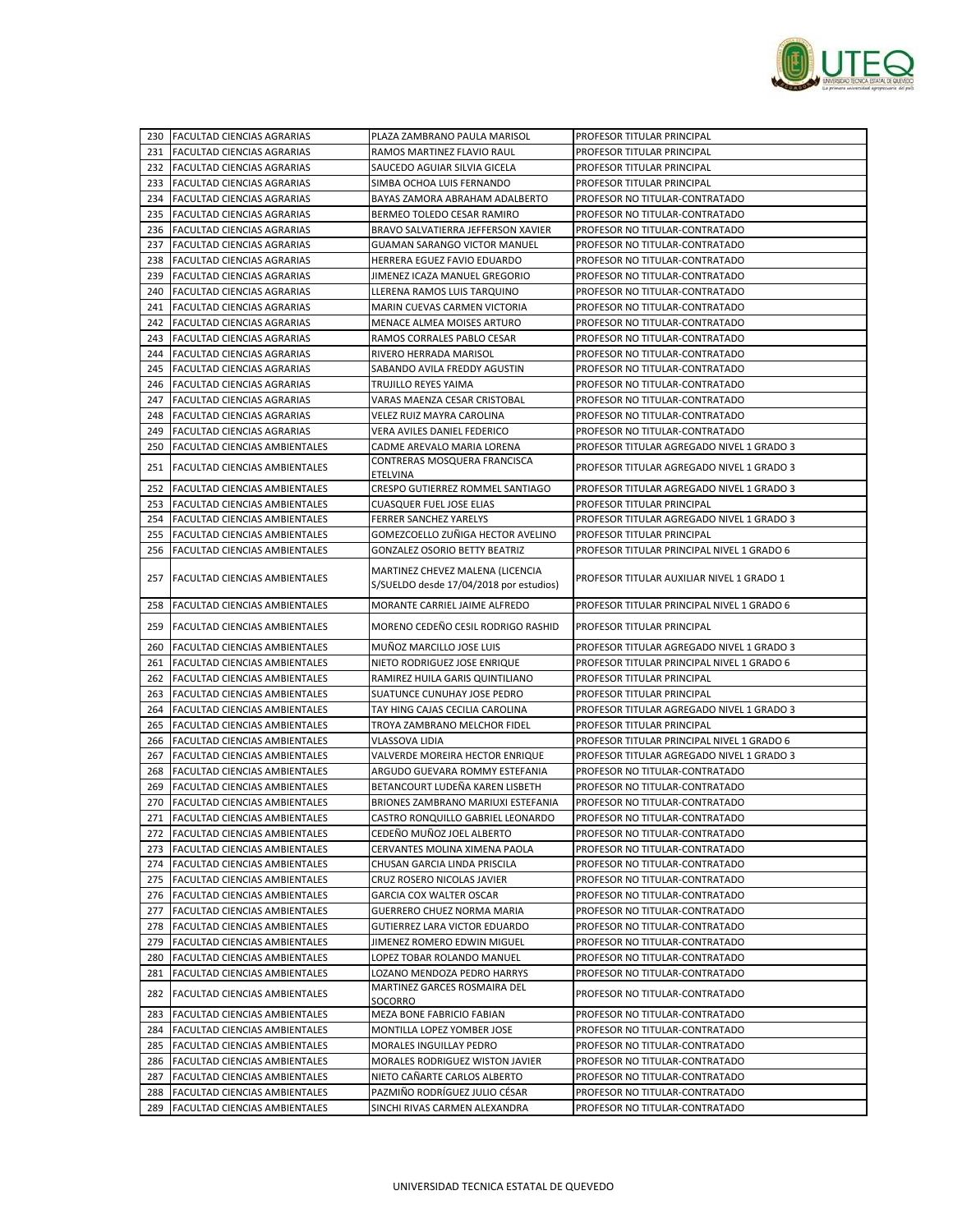

|     | 290 FACULTAD CIENCIAS AMBIENTALES         | PRIETO BENAVIDES OSCAR OSWALDO             | PROFESOR NO TITULAR-CONTRATADO            |
|-----|-------------------------------------------|--------------------------------------------|-------------------------------------------|
|     | 291 FACULTAD CIENCIAS AMBIENTALES         | SOLANO APUNTES EDISON                      | PROFESOR NO TITULAR-CONTRATADO            |
|     | 292 FACULTAD CIENCIAS AMBIENTALES         | URDANIGO ZAMBRANO JUAN PABLO               | PROFESOR NO TITULAR-CONTRATADO            |
| 293 | <b>FACULTAD CIENCIAS AMBIENTALES</b>      | VILLACIS CALDERON ANNABELLE CECILIA        | PROFESOR NO TITULAR-CONTRATADO            |
|     | 294 FACULTAD CIENCIAS AMBIENTALES         | YEPEZ ROSADO ANGEL JOEL                    | PROFESOR NO TITULAR-CONTRATADO            |
| 295 | FACULTAD CIENCIAS DE LA INGENIERÍA        | ALCOCER QUINTEROS RUBEN PATRICIO           | PROFESOR TITULAR PRINCIPAL                |
|     | 296 FACULTAD CIENCIAS DE LA INGENIERÍA    | ARAGUNDI VELARDE JEFFERSON GUSTAVO         | PROFESOR TITULAR AGREGADO NIVEL 1 GRADO 3 |
| 297 | FACULTAD CIENCIAS DE LA INGENIERÍA        | BAQUE MITE LEONARDO ARTURO                 | PROFESOR TITULAR AGREGADO NIVEL 1 GRADO 3 |
|     | 298 FACULTAD CIENCIAS DE LA INGENIERÍA    | BARZOLA MIRANDA SONIA                      | PROFESOR TITULAR PRINCIPAL                |
| 299 | FACULTAD CIENCIAS DE LA INGENIERÍA        | CABRERA VARGAS SEGUNDO ARTURO              | PROFESOR TITULAR PRINCIPAL                |
| 300 | FACULTAD CIENCIAS DE LA INGENIERÍA        | CEVALLOS MUÑOZ OMAR ARTURO                 | PROFESOR TITULAR PRINCIPAL                |
| 301 | FACULTAD CIENCIAS DE LA INGENIERÍA        | COELLO LEON ERNESTINA CLEMENCIA            | PROFESOR TITULAR PRINCIPAL                |
| 302 | <b>FACULTAD CIENCIAS DE LA INGENIERÍA</b> | DIAZ MACIAS EFRAIN EVARISTO                | PROFESOR TITULAR PRINCIPAL                |
| 303 | <b>FACULTAD CIENCIAS DE LA INGENIERÍA</b> | ERAZO MORETA ORLANDO RANIRO                | PROFESOR TITULAR AGREGADO NIVEL 1 GRADO 3 |
|     | 304 FACULTAD CIENCIAS DE LA INGENIERÍA    | FON FAY VASQUEZ FLOR MARINA                | PROFESOR TITULAR PRINCIPAL                |
| 305 | FACULTAD CIENCIAS DE LA INGENIERÍA        | GUERRERO ULLOA GLEISTON CICERON            | PROFESOR TITULAR AUXILIAR NIVEL 1 GRADO 1 |
|     | 306 FACULTAD CIENCIAS DE LA INGENIERÍA    | INTRIAGO ZAMORA PEDRO NAPOLEON             | PROFESOR TITULAR AGREGADO NIVEL 1 GRADO 3 |
| 307 | FACULTAD CIENCIAS DE LA INGENIERÍA        | MURILLO OVIEDO JORGE PATRICIO              | PROFESOR TITULAR PRINCIPAL                |
| 308 | FACULTAD CIENCIAS DE LA INGENIERÍA        | JARAMILLO CHUQUI IVAN FREDDY               | PROFESOR TITULAR PRINCIPAL                |
|     |                                           | LLERENA GUEVARA LUCRECIA ALEJANDRINA       |                                           |
| 309 | FACULTAD CIENCIAS DE LA INGENIERÍA        | (licencia sin sueldo estudios)             | PROFESOR TITULAR AUXILIAR NIVEL 1 GRADO 1 |
| 310 | <b>FACULTAD CIENCIAS DE LA INGENIERÍA</b> | MARQUEZ DE LA PLATA MONTIEL CARLOS         | PROFESOR TITULAR PRINCIPAL                |
|     |                                           | <b>VICENTE</b>                             |                                           |
|     | 311 FACULTAD CIENCIAS DE LA INGENIERÍA    | MEDINA MOREIRA DUBER SEGUNDO               | PROFESOR TITULAR PRINCIPAL                |
|     | 312 FACULTAD CIENCIAS DE LA INGENIERÍA    | MERA CHINGA LUIS ENRIQUE                   | PROFESOR TITULAR AGREGADO NIVEL 1 GRADO 3 |
|     | 313 FACULTAD CIENCIAS DE LA INGENIERÍA    | MEDINA VILLACIS MARLENE                    | PROFESOR TITULAR AGREGADO NIVEL 1 GRADO 3 |
|     | 314 FACULTAD CIENCIAS DE LA INGENIERÍA    | MONTALVO ROBALINO MIGUEL ANGEL             | PROFESOR TITULAR AGREGADO NIVEL 1 GRADO 3 |
| 315 | <b>FACULTAD CIENCIAS DE LA INGENIERÍA</b> | MORA SECAIRA JANETH INES                   | PROFESOR TITULAR AGREGADO NIVEL 2 GRADO 4 |
|     | 316 FACULTAD CIENCIAS DE LA INGENIERÍA    | MOREIRA MENENDEZ MERCEDES                  | PROFESOR TITULAR AGREGADO NIVEL 1 GRADO 3 |
| 317 | FACULTAD CIENCIAS DE LA INGENIERÍA        | CLEOPATRA<br>NEIRA MOSQUERA JUAN ALEJANDRO | PROFESOR TITULAR AGREGADO NIVEL 3 GRADO 5 |
|     | 318 FACULTAD CIENCIAS DE LA INGENIERÍA    | NOVOA HERNANDEZ PAVEL                      | PROFESOR TITULAR AGREGADO NIVEL 1 GRADO 3 |
|     | 319 FACULTAD CIENCIAS DE LA INGENIERÍA    | PICO SALTOS LUIS GABRIEL                   | PROFESOR TITULAR AGREGADO NIVEL 1 GRADO 3 |
|     |                                           |                                            |                                           |
|     |                                           |                                            |                                           |
| 320 | <b>FACULTAD CIENCIAS DE LA INGENIERÍA</b> | RAMIREZ CHAVEZ ELICEO                      | PROFESOR TITULAR AUXILIAR NIVEL 1 GRADO 1 |
| 321 | FACULTAD CIENCIAS DE LA INGENIERÍA        | TORRES BOLAÑOS MARJORI TAHIMY<br>MARGARITA | PROFESOR TITULAR AUXILIAR NIVEL 1 GRADO 1 |
|     | 322 FACULTAD CIENCIAS DE LA INGENIERÍA    | VELIZ AGUILAR MARISOL BETTY                | PROFESOR TITULAR PRINCIPAL                |
|     | 323 FACULTAD CIENCIAS DE LA INGENIERÍA    | VICUÑA PINO ARIOSTO EUGENIO                | PROFESOR TITULAR AGREGADO NIVEL 1 GRADO 3 |
|     | 324 FACULTAD CIENCIAS DE LA INGENIERÍA    | OSORIO SANCHEZ ANA VERONICA                | PROFESOR TITULAR AGREGADO NIVEL 1 GRADO 3 |
|     | 325 FACULTAD CIENCIAS DE LA INGENIERÍA    | BAÑOS COELLO MARIA BELEN                   | PROFESOR NO TITULAR-CONTRATADO            |
|     | 326 FACULTAD CIENCIAS DE LA INGENIERÍA    | CORTEZ ESPINOZA ANDREA CRISTINA            | PROFESOR NO TITULAR-CONTRATADO            |
|     | 327 FACULTAD CIENCIAS DE LA INGENIERÍA    | AMAYA JARAMILLO CARLOS DAVID               | PROFESOR NO TITULAR-CONTRATADO            |
| 328 | FACULTAD CIENCIAS DE LA INGENIERÍA        | ANCIANI GONZALEZ DALMIRO ANTONIO           | PROFESOR NO TITULAR-CONTRATADO            |
| 329 | FACULTAD CIENCIAS DE LA INGENIERÍA        | ARELLANO ORTIZ GABRIEL ALEJANDRO           | PROFESOR NO TITULAR-CONTRATADO            |
| 330 | <b>FACULTAD CIENCIAS DE LA INGENIERÍA</b> | AUCAPIÑA AREVALO PAUL ANDRES               | PROFESOR NO TITULAR-CONTRATADO            |
| 331 | FACULTAD CIENCIAS DE LA INGENIERÍA        | <b>BARROS ENRIQUEZ JOSE DAVID</b>          | PROFESOR NO TITULAR-CONTRATADO            |
|     | 332 FACULTAD CIENCIAS DE LA INGENIERÍA    | BENITEZ NAVARRETE PAOLA MARIBEL            | PROFESOR NO TITULAR-CONTRATADO            |
|     | 333 FACULTAD CIENCIAS DE LA INGENIERÍA    | BUSTILLOS MOLINA IRENE TERESA              | PROFESOR NO TITULAR-CONTRATADO            |
|     | 334 FACULTAD CIENCIAS DE LA INGENIERÍA    | CANSING CHOLOTA CELSA CELINDA              | PROFESOR NO TITULAR-CONTRATADO            |
|     | 335 FACULTAD CIENCIAS DE LA INGENIERÍA    | CABEZAS GUERRERO MILTON FERNANDO           | PROFESOR NO TITULAR-CONTRATADO            |
|     | 336 FACULTAD CIENCIAS DE LA INGENIERÍA    | CEDEÑO BARZOLA JIMMY ALDRIN                | PROFESOR NO TITULAR-CONTRATADO            |
|     | 337 FACULTAD CIENCIAS DE LA INGENIERÍA    | DIAZ CHANG BOLIVAR AGUSTIN                 | PROFESOR NO TITULAR-CONTRATADO            |
|     | 338 FACULTAD CIENCIAS DE LA INGENIERÍA    | ESPINOSA DELGADO LUIS FELIPE               | PROFESOR NO TITULAR-CONTRATADO            |
| 339 | FACULTAD CIENCIAS DE LA INGENIERÍA        | GARCIA CORAL JOHNN ANDRES                  | PROFESOR NO TITULAR-CONTRATADO            |
| 340 | FACULTAD CIENCIAS DE LA INGENIERÍA        | GARCIA SAQUICELA MARCELO RODRIGO           | PROFESOR NO TITULAR-CONTRATADO            |
| 341 | FACULTAD CIENCIAS DE LA INGENIERÍA        | GUAPI ALAVA GINA MARIUXI                   | PROFESOR NO TITULAR-CONTRATADO            |
|     | 342 FACULTAD CIENCIAS EMPRESARIALES       | GUERRA MOREIRA LUIS FERNANDO               | PROFESOR NO TITULAR-CONTRATADO            |
|     | 343 FACULTAD CIENCIAS DE LA INGENIERÍA    | <b>GUERRERO GOYES KENYA ANMARIT</b>        | PROFESOR NO TITULAR-CONTRATADO            |
|     | 344 FACULTAD CIENCIAS DE LA INGENIERÍA    | LAVERDE ALBARRACIN CRISTIAN                | PROFESOR NO TITULAR-CONTRATADO            |
| 345 | FACULTAD CIENCIAS DE LA INGENIERÍA        | LEON GANCHOZO MANUEL UBALDO                | PROFESOR NO TITULAR-CONTRATADO            |
|     | 346 FACULTAD CIENCIAS DE LA INGENIERÍA    | LLUMIQUINGA CHINGAY ANGEL HERBERTO         | PROFESOR NO TITULAR-CONTRATADO            |
| 347 | FACULTAD CIENCIAS DE LA INGENIERÍA        | MOREIRA MACIAS ROBERT WILLIAM              | PROFESOR NO TITULAR-CONTRATADO            |
| 348 | FACULTAD CIENCIAS DE LA INGENIERÍA        | MARTINEZ HERNANDEZ ALINA                   | PROFESOR NO TITULAR-CONTRATADO            |
| 349 | FACULTAD CIENCIAS DE LA INGENIERÍA        | <b>MARTINEZ PORRO EUDES</b>                | PROFESOR NO TITULAR-CONTRATADO            |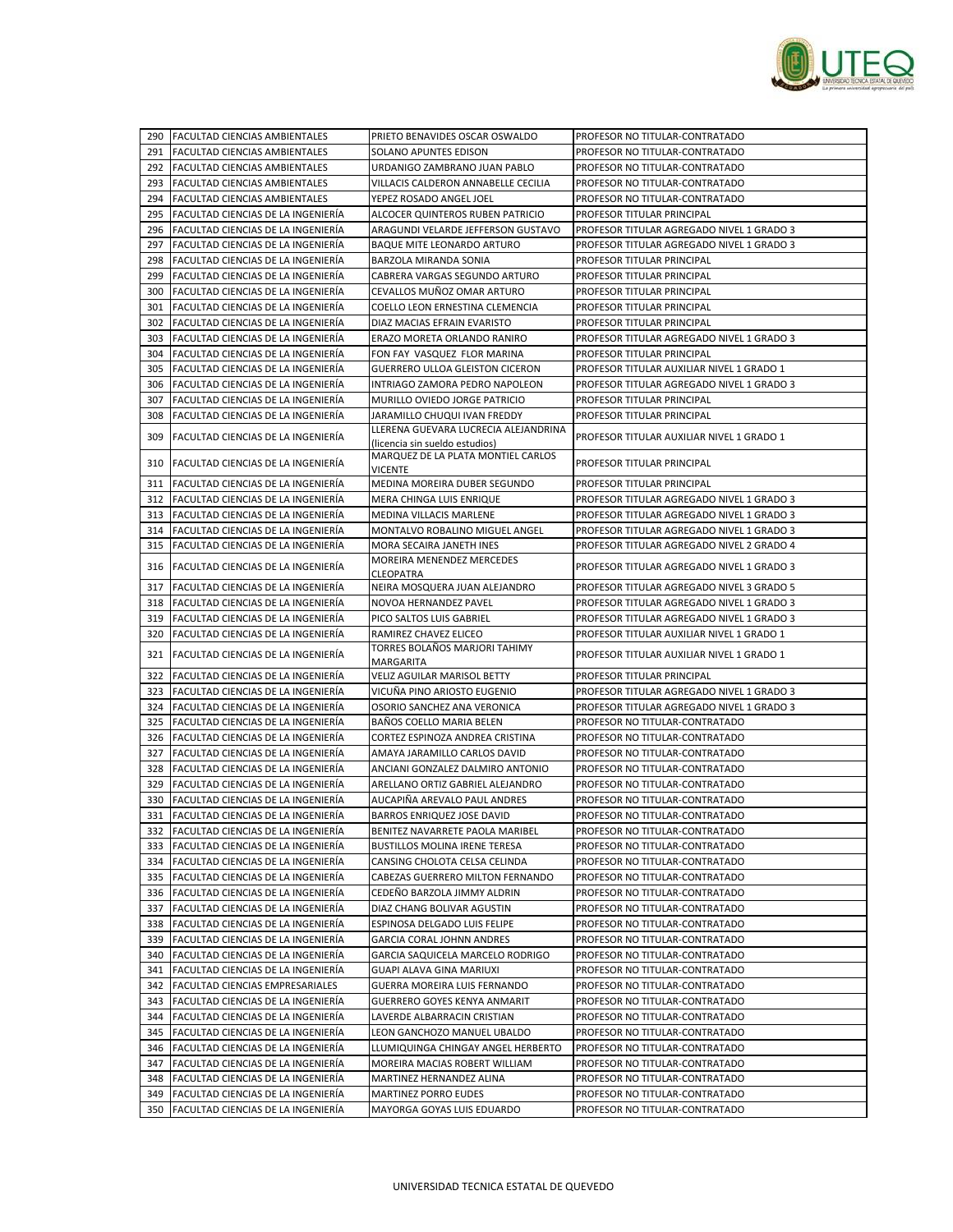

| 352 FACULTAD CIENCIAS DE LA INGENIERÍA<br>NAVARRETE GOMEZ ROGELIO<br>PROFESOR NO TITULAR-CONTRATADO<br>353 FACULTAD CIENCIAS DE LA INGENIERÍA<br>ORTEGA ACOSTA JUAN CARLOS ENRIQUE<br>PROFESOR NO TITULAR-CONTRATADO<br>354 FACULTAD CIENCIAS DE LA INGENIERÍA<br>PROFESOR NO TITULAR-CONTRATADO<br>ORTIZ LOZADA ELIZABETH AUXILIADORA<br>355 FACULTAD CIENCIAS DE LA INGENIERÍA<br>PEÑA BANEGAS DIEGO PATRICIO<br>PROFESOR NO TITULAR-CONTRATADO<br>356 FACULTAD CIENCIAS DE LA INGENIERÍA<br>PROFESOR NO TITULAR-CONTRATADO<br>PEREZ CRUZ ISABEL<br>357 FACULTAD CIENCIAS DE LA INGENIERÍA<br>PEREZ TOAPANTA ADRIANO EFRAIN<br>PROFESOR NO TITULAR-CONTRATADO<br>358 FACULTAD CIENCIAS DE LA INGENIERÍA<br>PIÑEIRO VIVAS TATIANA CECILIA<br>PROFESOR NO TITULAR-CONTRATADO<br>359<br>FACULTAD CIENCIAS DE LA INGENIERÍA<br>PORTILLA OLVERA GILBERTO ELIAS<br>PROFESOR NO TITULAR-CONTRATADO<br>360 FACULTAD CIENCIAS DE LA INGENIERÍA<br>PURIS CACERES AMILKAR YUDIER<br>PROFESOR NO TITULAR-CONTRATADO<br>361 FACULTAD CIENCIAS DE LA INGENIERÍA<br>PROFESOR NO TITULAR-CONTRATADO<br>RACINES MACIAS RUTH ELIZABETH<br>FACULTAD CIENCIAS DE LA INGENIERÍA<br>362<br>RIVAS SIERRA DANNY ALEXANDER<br>PROFESOR NO TITULAR-CONTRATADO<br>363 FACULTAD CIENCIAS DE LA INGENIERÍA<br>PROFESOR NO TITULAR-CONTRATADO<br>ROJAS URIBE LOGUARD SMITH<br>364 FACULTAD CIENCIAS DE LA INGENIERÍA<br>RUANO HERRERA ERNESTO JAVIER<br>PROFESOR NO TITULAR-CONTRATADO<br>FACULTAD CIENCIAS DE LA INGENIERÍA<br>SAA SALTOS JORGE WILSON<br>PROFESOR NO TITULAR-CONTRATADO<br>365<br><b>FACULTAD CIENCIAS DE LA INGENIERÍA</b><br>SALINAS BUESTAN NESTOR RAFAEL<br>PROFESOR NO TITULAR-CONTRATADO<br>366<br>367 FACULTAD CIENCIAS DE LA INGENIERÍA<br>SAMANIEGO MENA EDUARDO AMABLE<br>PROFESOR NO TITULAR-CONTRATADO<br>FACULTAD CIENCIAS DE LA INGENIERÍA<br>SIMANCAS VARGAS JEAN CARLOS<br>368<br>PROFESOR NO TITULAR-CONTRATADO<br>369<br>FACULTAD CIENCIAS DE LA INGENIERÍA<br>SOCASI GUALOTUÑA MIGUEL SANTIAGO<br>PROFESOR NO TITULAR-CONTRATADO<br>FACULTAD CIENCIAS DE LA INGENIERÍA<br>370<br>TORRES QUIJIJE ANGEL IVAN<br>PROFESOR NO TITULAR-CONTRATADO<br>FACULTAD CIENCIAS DE LA INGENIERÍA<br><b>TUBAY VERGARA JOSE LUIS</b><br>PROFESOR NO TITULAR-CONTRATADO<br>371<br>372<br><b>FACULTAD CIENCIAS DE LA INGENIERÍA</b><br>VALENCIA RODRIGUEZ EDGAR GABRIEL<br>PROFESOR NO TITULAR-CONTRATADO<br>FACULTAD CIENCIAS DE LA INGENIERÍA<br>PAZMIÑO SOLYS GABRIEL ARTURO<br>PROFESOR NO TITULAR-CONTRATADO<br>373<br>374 FACULTAD CIENCIAS DE LA INGENIERÍA<br>ORTIZ GONZALEZ YADIRA MONSERRAT<br>PROFESOR NO TITULAR-CONTRATADO<br>375<br>FACULTAD CIENCIAS DE LA INGENIERÍA<br>OBANDO VELASQUEZ JUAN NEPTALI<br>PROFESOR NO TITULAR-CONTRATADO<br>376 FACULTAD CIENCIAS DE LA INGENIERÍA<br>VALLEJO SINCHIGUANO CRISTIAN ALEJANDO<br>TECNICO DE LABORATORIO-FCI (LOES)<br>VENET MUÑOZ REGINA<br>377<br>FACULTAD CIENCIAS DE LA INGENIERÍA<br>PROFESOR NO TITULAR-CONTRATADO<br>378 FACULTAD CIENCIAS DE LA INGENIERÍA<br>VIERA CARCACHE OSMAR<br>PROFESOR NO TITULAR-CONTRATADO<br>379<br><b>FACULTAD CIENCIAS DE LA INGENIERIA</b><br>VILLAFUERTE LOPEZ MILTON IVAN<br>PROFESOR NO TITULAR-CONTRATADO<br>380<br>FACULTAD CIENCIAS DE LA INGENIERÍA<br>VILLARROEL BASTIDAS JOSE VICENTE<br>PROFESOR NO TITULAR-CONTRATADO<br>381 FACULTAD CIENCIAS DE LA INGENIERÍA<br>LOPEZ GARCES MONICA PAOLA<br>PROFESOR NO TITULAR-CONTRATADO<br>382 FACULTAD CIENCIAS DE LA INGENIERÍA<br>ZAPATA HIDALGO DANIEL ROBERTO<br>PROFESOR NO TITULAR-CONTRATADO<br>FACULTAD CIENCIAS DE LA INGENIERÍA<br>VINCES LLAGUNO LEONARDO SANTIAGO<br>PROFESOR NO TITULAR-CONTRATADO<br>383<br>384 FACULTAD CIENCIAS DE LA INGENIERÍA<br>ZAMBRANO VEGA CRISTIAN GABRIEL<br>PROFESOR NO TITULAR-CONTRATADO<br>FACULTAD CIENCIAS DE LA INGENIERÍA<br>PROFESOR NO TITULAR-CONTRATADO<br>385<br>ZAMORA HERNANDEZ YUSIMIT KARINA<br><b>FACULTAD CIENCIAS EMPRESARIALES</b><br>AGUIRRE VALVERDE DENNIS GUILLERMO<br>386<br>PROFESOR TITULAR PRINCIPAL<br>387<br>FACULTAD CIENCIAS EMPRESARIALES<br>ALVAREZ MORALES ELSA LEUVANY<br>PROFESOR TITULAR AUXILIAR NIVEL 1 GRADO 1<br>ANGAMARCA IZQUIERDO GUILLERMO<br>388<br><b>FACULTAD CIENCIAS EMPRESARIALES</b><br>PROFESOR TITULAR PRINCIPAL<br><b>REMIGIO</b><br>389<br>FACULTAD CIENCIAS EMPRESARIALES<br>AREVALO BRIONES KARINA PATRICIA<br>PROFESOR TITULAR AGREGADO NIVEL 1 GRADO 3<br>AUHING TRIVIÑO ABRAHAN MOISES<br>390 FACULTAD CIENCIAS EMPRESARIALES<br>PROFESOR TITULAR PRINCIPAL<br>BAEZ OÑATE MARCOS VINICIO<br>391<br><b>FACULTAD CIENCIAS EMPRESARIALES</b><br>PROFESOR TITULAR PRINCIPAL<br>392<br><b>FACULTAD CIENCIAS EMPRESARIALES</b><br><b>BAYAS VACA VICTOR HUGO</b><br>PROFESOR TITULAR PRINCIPAL<br>FACULTAD CIENCIAS EMPRESARIALES<br>393<br>BOZA VALLE JHON ALEJANDRO<br>PROFESOR TITULAR PRINCIPAL NIVEL 1 GRADO 6<br>394 FACULTAD CIENCIAS EMPRESARIALES<br>BRITO AVILA ANGEL ORLANDO<br>PROFESOR TITULAR PRINCIPAL<br>395 FACULTAD CIENCIAS EMPRESARIALES<br>BUCHELI ESPINOZA NELSON XAVIER<br>PROFESOR TITULAR PRINCIPAL<br>396 FACULTAD CIENCIAS EMPRESARIALES<br>BUSTAMANTE FUENTES COLON SILVINO<br>PROFESOR TITULAR PRINCIPAL<br>397 FACULTAD CIENCIAS EMPRESARIALES<br>CALERO LARA MAGALY GIOCONDA<br>PROFESOR TITULAR AUXILIAR NIVEL 1 GRADO 1<br>FACULTAD CIENCIAS EMPRESARIALES<br>CAMPUZANO PALMA AGUSTIN SALVADOR<br>PROFESOR TITULAR PRINCIPAL<br>398<br>399 FACULTAD CIENCIAS EMPRESARIALES<br>CASTRO TOMALA FRANKLIN FIDEL<br>PROFESOR TITULAR PRINCIPAL<br>400 FACULTAD CIENCIAS EMPRESARIALES<br>CEREZO SEGOVIA BADIE ANNERIS<br>PROFESOR TITULAR AGREGADO NIVEL 1 GRADO 3<br><b>FACULTAD CIENCIAS EMPRESARIALES</b><br>CEREZO SEGOVIA GERONIMO WILSON<br>PROFESOR TITULAR PRINCIPAL<br>401<br>402 FACULTAD CIENCIAS EMPRESARIALES<br>CHALEN ESCALANTE ENRIQUE ANIBAL<br>PROFESOR TITULAR PRINCIPAL<br>403 FACULTAD CIENCIAS EMPRESARIALES<br>GALLARDO HAON WASHINGTON RAMIRO<br>PROFESOR TITULAR PRINCIPAL<br>404<br>FACULTAD CIENCIAS EMPRESARIALES<br>GONZAGA SARMIENTO LUIS EDUARDO<br>PROFESOR TITULAR PRINCIPAL<br>405 FACULTAD CIENCIAS EMPRESARIALES<br>HARO GAVIDIA MARCELO GONZALO<br>PROFESOR TITULAR AGREGADO NIVEL 1 GRADO 3<br>406 FACULTAD CIENCIAS EMPRESARIALES<br>HERRERA VACA MIGUEL ANGEL<br>PROFESOR TITULAR PRINCIPAL<br>FACULTAD CIENCIAS EMPRESARIALES<br>INTRIAGO ZAMORA ENRIQUE NARCISO<br>PROFESOR TITULAR PRINCIPAL<br>407<br>LITARDO CAICEDO CESAR ERNESTO (licencia<br>408<br>FACULTAD CIENCIAS EMPRESARIALES<br>PROFESOR TITULAR AUXILIAR<br>sin sueldo comision de servicios)<br>MACIAS ESPAÑA GALO HENRY<br>409<br>FACULTAD CIENCIAS EMPRESARIALES<br>PROFESOR TITULAR PRINCIPAL<br>MANJARREZ FUENTES NELLY NARCISA<br>410 FACULTAD CIENCIAS EMPRESARIALES<br>PROFESOR TITULAR PRINCIPAL<br>411 FACULTAD CIENCIAS EMPRESARIALES<br>MONCAYO CARREÑO OSCAR FABIAN<br>PROFESOR TITULAR AGREGADO NIVEL 1 GRADO 3 | 351 FACULTAD CIENCIAS DE LA INGENIERÍA | NASIMBA MEDINA VICTOR FERNANDO | PROFESOR NO TITULAR-CONTRATADO |
|---------------------------------------------------------------------------------------------------------------------------------------------------------------------------------------------------------------------------------------------------------------------------------------------------------------------------------------------------------------------------------------------------------------------------------------------------------------------------------------------------------------------------------------------------------------------------------------------------------------------------------------------------------------------------------------------------------------------------------------------------------------------------------------------------------------------------------------------------------------------------------------------------------------------------------------------------------------------------------------------------------------------------------------------------------------------------------------------------------------------------------------------------------------------------------------------------------------------------------------------------------------------------------------------------------------------------------------------------------------------------------------------------------------------------------------------------------------------------------------------------------------------------------------------------------------------------------------------------------------------------------------------------------------------------------------------------------------------------------------------------------------------------------------------------------------------------------------------------------------------------------------------------------------------------------------------------------------------------------------------------------------------------------------------------------------------------------------------------------------------------------------------------------------------------------------------------------------------------------------------------------------------------------------------------------------------------------------------------------------------------------------------------------------------------------------------------------------------------------------------------------------------------------------------------------------------------------------------------------------------------------------------------------------------------------------------------------------------------------------------------------------------------------------------------------------------------------------------------------------------------------------------------------------------------------------------------------------------------------------------------------------------------------------------------------------------------------------------------------------------------------------------------------------------------------------------------------------------------------------------------------------------------------------------------------------------------------------------------------------------------------------------------------------------------------------------------------------------------------------------------------------------------------------------------------------------------------------------------------------------------------------------------------------------------------------------------------------------------------------------------------------------------------------------------------------------------------------------------------------------------------------------------------------------------------------------------------------------------------------------------------------------------------------------------------------------------------------------------------------------------------------------------------------------------------------------------------------------------------------------------------------------------------------------------------------------------------------------------------------------------------------------------------------------------------------------------------------------------------------------------------------------------------------------------------------------------------------------------------------------------------------------------------------------------------------------------------------------------------------------------------------------------------------------------------------------------------------------------------------------------------------------------------------------------------------------------------------------------------------------------------------------------------------------------------------------------------------------------------------------------------------------------------------------------------------------------------------------------------------------------------------------------------------------------------------------------------------------------------------------------------------------------------------------------------------------------------------------------------------------------------------------------------------------------------------------------------------------------------------------------------------------------------------------------------------------------------------------------------------------------------------------------------------------------------------------------------------------------------------------------------------------------------------------------------------------------------------------------------------------------------------------------------------------------------------------------------------------------------------------------------------------------------------------------------------------------------------------------------------------------------------------------------------------------------------------------------------------------------------------------------------------------------------------------------------------------------------------------------------------------------------------------------------------------------------------------------------------------------------------------------------------------------------------------------------------------------------------------------------------------------------------------------------------------------------------------------------------------------------------------------------------------------------|----------------------------------------|--------------------------------|--------------------------------|
|                                                                                                                                                                                                                                                                                                                                                                                                                                                                                                                                                                                                                                                                                                                                                                                                                                                                                                                                                                                                                                                                                                                                                                                                                                                                                                                                                                                                                                                                                                                                                                                                                                                                                                                                                                                                                                                                                                                                                                                                                                                                                                                                                                                                                                                                                                                                                                                                                                                                                                                                                                                                                                                                                                                                                                                                                                                                                                                                                                                                                                                                                                                                                                                                                                                                                                                                                                                                                                                                                                                                                                                                                                                                                                                                                                                                                                                                                                                                                                                                                                                                                                                                                                                                                                                                                                                                                                                                                                                                                                                                                                                                                                                                                                                                                                                                                                                                                                                                                                                                                                                                                                                                                                                                                                                                                                                                                                                                                                                                                                                                                                                                                                                                                                                                                                                                                                                                                                                                                                                                                                                                                                                                                                                                                                                                                                                                                                                                                                                                                                                                                                                                                                                                                                                                                                                                                                                                                                               |                                        |                                |                                |
|                                                                                                                                                                                                                                                                                                                                                                                                                                                                                                                                                                                                                                                                                                                                                                                                                                                                                                                                                                                                                                                                                                                                                                                                                                                                                                                                                                                                                                                                                                                                                                                                                                                                                                                                                                                                                                                                                                                                                                                                                                                                                                                                                                                                                                                                                                                                                                                                                                                                                                                                                                                                                                                                                                                                                                                                                                                                                                                                                                                                                                                                                                                                                                                                                                                                                                                                                                                                                                                                                                                                                                                                                                                                                                                                                                                                                                                                                                                                                                                                                                                                                                                                                                                                                                                                                                                                                                                                                                                                                                                                                                                                                                                                                                                                                                                                                                                                                                                                                                                                                                                                                                                                                                                                                                                                                                                                                                                                                                                                                                                                                                                                                                                                                                                                                                                                                                                                                                                                                                                                                                                                                                                                                                                                                                                                                                                                                                                                                                                                                                                                                                                                                                                                                                                                                                                                                                                                                                               |                                        |                                |                                |
|                                                                                                                                                                                                                                                                                                                                                                                                                                                                                                                                                                                                                                                                                                                                                                                                                                                                                                                                                                                                                                                                                                                                                                                                                                                                                                                                                                                                                                                                                                                                                                                                                                                                                                                                                                                                                                                                                                                                                                                                                                                                                                                                                                                                                                                                                                                                                                                                                                                                                                                                                                                                                                                                                                                                                                                                                                                                                                                                                                                                                                                                                                                                                                                                                                                                                                                                                                                                                                                                                                                                                                                                                                                                                                                                                                                                                                                                                                                                                                                                                                                                                                                                                                                                                                                                                                                                                                                                                                                                                                                                                                                                                                                                                                                                                                                                                                                                                                                                                                                                                                                                                                                                                                                                                                                                                                                                                                                                                                                                                                                                                                                                                                                                                                                                                                                                                                                                                                                                                                                                                                                                                                                                                                                                                                                                                                                                                                                                                                                                                                                                                                                                                                                                                                                                                                                                                                                                                                               |                                        |                                |                                |
|                                                                                                                                                                                                                                                                                                                                                                                                                                                                                                                                                                                                                                                                                                                                                                                                                                                                                                                                                                                                                                                                                                                                                                                                                                                                                                                                                                                                                                                                                                                                                                                                                                                                                                                                                                                                                                                                                                                                                                                                                                                                                                                                                                                                                                                                                                                                                                                                                                                                                                                                                                                                                                                                                                                                                                                                                                                                                                                                                                                                                                                                                                                                                                                                                                                                                                                                                                                                                                                                                                                                                                                                                                                                                                                                                                                                                                                                                                                                                                                                                                                                                                                                                                                                                                                                                                                                                                                                                                                                                                                                                                                                                                                                                                                                                                                                                                                                                                                                                                                                                                                                                                                                                                                                                                                                                                                                                                                                                                                                                                                                                                                                                                                                                                                                                                                                                                                                                                                                                                                                                                                                                                                                                                                                                                                                                                                                                                                                                                                                                                                                                                                                                                                                                                                                                                                                                                                                                                               |                                        |                                |                                |
|                                                                                                                                                                                                                                                                                                                                                                                                                                                                                                                                                                                                                                                                                                                                                                                                                                                                                                                                                                                                                                                                                                                                                                                                                                                                                                                                                                                                                                                                                                                                                                                                                                                                                                                                                                                                                                                                                                                                                                                                                                                                                                                                                                                                                                                                                                                                                                                                                                                                                                                                                                                                                                                                                                                                                                                                                                                                                                                                                                                                                                                                                                                                                                                                                                                                                                                                                                                                                                                                                                                                                                                                                                                                                                                                                                                                                                                                                                                                                                                                                                                                                                                                                                                                                                                                                                                                                                                                                                                                                                                                                                                                                                                                                                                                                                                                                                                                                                                                                                                                                                                                                                                                                                                                                                                                                                                                                                                                                                                                                                                                                                                                                                                                                                                                                                                                                                                                                                                                                                                                                                                                                                                                                                                                                                                                                                                                                                                                                                                                                                                                                                                                                                                                                                                                                                                                                                                                                                               |                                        |                                |                                |
|                                                                                                                                                                                                                                                                                                                                                                                                                                                                                                                                                                                                                                                                                                                                                                                                                                                                                                                                                                                                                                                                                                                                                                                                                                                                                                                                                                                                                                                                                                                                                                                                                                                                                                                                                                                                                                                                                                                                                                                                                                                                                                                                                                                                                                                                                                                                                                                                                                                                                                                                                                                                                                                                                                                                                                                                                                                                                                                                                                                                                                                                                                                                                                                                                                                                                                                                                                                                                                                                                                                                                                                                                                                                                                                                                                                                                                                                                                                                                                                                                                                                                                                                                                                                                                                                                                                                                                                                                                                                                                                                                                                                                                                                                                                                                                                                                                                                                                                                                                                                                                                                                                                                                                                                                                                                                                                                                                                                                                                                                                                                                                                                                                                                                                                                                                                                                                                                                                                                                                                                                                                                                                                                                                                                                                                                                                                                                                                                                                                                                                                                                                                                                                                                                                                                                                                                                                                                                                               |                                        |                                |                                |
|                                                                                                                                                                                                                                                                                                                                                                                                                                                                                                                                                                                                                                                                                                                                                                                                                                                                                                                                                                                                                                                                                                                                                                                                                                                                                                                                                                                                                                                                                                                                                                                                                                                                                                                                                                                                                                                                                                                                                                                                                                                                                                                                                                                                                                                                                                                                                                                                                                                                                                                                                                                                                                                                                                                                                                                                                                                                                                                                                                                                                                                                                                                                                                                                                                                                                                                                                                                                                                                                                                                                                                                                                                                                                                                                                                                                                                                                                                                                                                                                                                                                                                                                                                                                                                                                                                                                                                                                                                                                                                                                                                                                                                                                                                                                                                                                                                                                                                                                                                                                                                                                                                                                                                                                                                                                                                                                                                                                                                                                                                                                                                                                                                                                                                                                                                                                                                                                                                                                                                                                                                                                                                                                                                                                                                                                                                                                                                                                                                                                                                                                                                                                                                                                                                                                                                                                                                                                                                               |                                        |                                |                                |
|                                                                                                                                                                                                                                                                                                                                                                                                                                                                                                                                                                                                                                                                                                                                                                                                                                                                                                                                                                                                                                                                                                                                                                                                                                                                                                                                                                                                                                                                                                                                                                                                                                                                                                                                                                                                                                                                                                                                                                                                                                                                                                                                                                                                                                                                                                                                                                                                                                                                                                                                                                                                                                                                                                                                                                                                                                                                                                                                                                                                                                                                                                                                                                                                                                                                                                                                                                                                                                                                                                                                                                                                                                                                                                                                                                                                                                                                                                                                                                                                                                                                                                                                                                                                                                                                                                                                                                                                                                                                                                                                                                                                                                                                                                                                                                                                                                                                                                                                                                                                                                                                                                                                                                                                                                                                                                                                                                                                                                                                                                                                                                                                                                                                                                                                                                                                                                                                                                                                                                                                                                                                                                                                                                                                                                                                                                                                                                                                                                                                                                                                                                                                                                                                                                                                                                                                                                                                                                               |                                        |                                |                                |
|                                                                                                                                                                                                                                                                                                                                                                                                                                                                                                                                                                                                                                                                                                                                                                                                                                                                                                                                                                                                                                                                                                                                                                                                                                                                                                                                                                                                                                                                                                                                                                                                                                                                                                                                                                                                                                                                                                                                                                                                                                                                                                                                                                                                                                                                                                                                                                                                                                                                                                                                                                                                                                                                                                                                                                                                                                                                                                                                                                                                                                                                                                                                                                                                                                                                                                                                                                                                                                                                                                                                                                                                                                                                                                                                                                                                                                                                                                                                                                                                                                                                                                                                                                                                                                                                                                                                                                                                                                                                                                                                                                                                                                                                                                                                                                                                                                                                                                                                                                                                                                                                                                                                                                                                                                                                                                                                                                                                                                                                                                                                                                                                                                                                                                                                                                                                                                                                                                                                                                                                                                                                                                                                                                                                                                                                                                                                                                                                                                                                                                                                                                                                                                                                                                                                                                                                                                                                                                               |                                        |                                |                                |
|                                                                                                                                                                                                                                                                                                                                                                                                                                                                                                                                                                                                                                                                                                                                                                                                                                                                                                                                                                                                                                                                                                                                                                                                                                                                                                                                                                                                                                                                                                                                                                                                                                                                                                                                                                                                                                                                                                                                                                                                                                                                                                                                                                                                                                                                                                                                                                                                                                                                                                                                                                                                                                                                                                                                                                                                                                                                                                                                                                                                                                                                                                                                                                                                                                                                                                                                                                                                                                                                                                                                                                                                                                                                                                                                                                                                                                                                                                                                                                                                                                                                                                                                                                                                                                                                                                                                                                                                                                                                                                                                                                                                                                                                                                                                                                                                                                                                                                                                                                                                                                                                                                                                                                                                                                                                                                                                                                                                                                                                                                                                                                                                                                                                                                                                                                                                                                                                                                                                                                                                                                                                                                                                                                                                                                                                                                                                                                                                                                                                                                                                                                                                                                                                                                                                                                                                                                                                                                               |                                        |                                |                                |
|                                                                                                                                                                                                                                                                                                                                                                                                                                                                                                                                                                                                                                                                                                                                                                                                                                                                                                                                                                                                                                                                                                                                                                                                                                                                                                                                                                                                                                                                                                                                                                                                                                                                                                                                                                                                                                                                                                                                                                                                                                                                                                                                                                                                                                                                                                                                                                                                                                                                                                                                                                                                                                                                                                                                                                                                                                                                                                                                                                                                                                                                                                                                                                                                                                                                                                                                                                                                                                                                                                                                                                                                                                                                                                                                                                                                                                                                                                                                                                                                                                                                                                                                                                                                                                                                                                                                                                                                                                                                                                                                                                                                                                                                                                                                                                                                                                                                                                                                                                                                                                                                                                                                                                                                                                                                                                                                                                                                                                                                                                                                                                                                                                                                                                                                                                                                                                                                                                                                                                                                                                                                                                                                                                                                                                                                                                                                                                                                                                                                                                                                                                                                                                                                                                                                                                                                                                                                                                               |                                        |                                |                                |
|                                                                                                                                                                                                                                                                                                                                                                                                                                                                                                                                                                                                                                                                                                                                                                                                                                                                                                                                                                                                                                                                                                                                                                                                                                                                                                                                                                                                                                                                                                                                                                                                                                                                                                                                                                                                                                                                                                                                                                                                                                                                                                                                                                                                                                                                                                                                                                                                                                                                                                                                                                                                                                                                                                                                                                                                                                                                                                                                                                                                                                                                                                                                                                                                                                                                                                                                                                                                                                                                                                                                                                                                                                                                                                                                                                                                                                                                                                                                                                                                                                                                                                                                                                                                                                                                                                                                                                                                                                                                                                                                                                                                                                                                                                                                                                                                                                                                                                                                                                                                                                                                                                                                                                                                                                                                                                                                                                                                                                                                                                                                                                                                                                                                                                                                                                                                                                                                                                                                                                                                                                                                                                                                                                                                                                                                                                                                                                                                                                                                                                                                                                                                                                                                                                                                                                                                                                                                                                               |                                        |                                |                                |
|                                                                                                                                                                                                                                                                                                                                                                                                                                                                                                                                                                                                                                                                                                                                                                                                                                                                                                                                                                                                                                                                                                                                                                                                                                                                                                                                                                                                                                                                                                                                                                                                                                                                                                                                                                                                                                                                                                                                                                                                                                                                                                                                                                                                                                                                                                                                                                                                                                                                                                                                                                                                                                                                                                                                                                                                                                                                                                                                                                                                                                                                                                                                                                                                                                                                                                                                                                                                                                                                                                                                                                                                                                                                                                                                                                                                                                                                                                                                                                                                                                                                                                                                                                                                                                                                                                                                                                                                                                                                                                                                                                                                                                                                                                                                                                                                                                                                                                                                                                                                                                                                                                                                                                                                                                                                                                                                                                                                                                                                                                                                                                                                                                                                                                                                                                                                                                                                                                                                                                                                                                                                                                                                                                                                                                                                                                                                                                                                                                                                                                                                                                                                                                                                                                                                                                                                                                                                                                               |                                        |                                |                                |
|                                                                                                                                                                                                                                                                                                                                                                                                                                                                                                                                                                                                                                                                                                                                                                                                                                                                                                                                                                                                                                                                                                                                                                                                                                                                                                                                                                                                                                                                                                                                                                                                                                                                                                                                                                                                                                                                                                                                                                                                                                                                                                                                                                                                                                                                                                                                                                                                                                                                                                                                                                                                                                                                                                                                                                                                                                                                                                                                                                                                                                                                                                                                                                                                                                                                                                                                                                                                                                                                                                                                                                                                                                                                                                                                                                                                                                                                                                                                                                                                                                                                                                                                                                                                                                                                                                                                                                                                                                                                                                                                                                                                                                                                                                                                                                                                                                                                                                                                                                                                                                                                                                                                                                                                                                                                                                                                                                                                                                                                                                                                                                                                                                                                                                                                                                                                                                                                                                                                                                                                                                                                                                                                                                                                                                                                                                                                                                                                                                                                                                                                                                                                                                                                                                                                                                                                                                                                                                               |                                        |                                |                                |
|                                                                                                                                                                                                                                                                                                                                                                                                                                                                                                                                                                                                                                                                                                                                                                                                                                                                                                                                                                                                                                                                                                                                                                                                                                                                                                                                                                                                                                                                                                                                                                                                                                                                                                                                                                                                                                                                                                                                                                                                                                                                                                                                                                                                                                                                                                                                                                                                                                                                                                                                                                                                                                                                                                                                                                                                                                                                                                                                                                                                                                                                                                                                                                                                                                                                                                                                                                                                                                                                                                                                                                                                                                                                                                                                                                                                                                                                                                                                                                                                                                                                                                                                                                                                                                                                                                                                                                                                                                                                                                                                                                                                                                                                                                                                                                                                                                                                                                                                                                                                                                                                                                                                                                                                                                                                                                                                                                                                                                                                                                                                                                                                                                                                                                                                                                                                                                                                                                                                                                                                                                                                                                                                                                                                                                                                                                                                                                                                                                                                                                                                                                                                                                                                                                                                                                                                                                                                                                               |                                        |                                |                                |
|                                                                                                                                                                                                                                                                                                                                                                                                                                                                                                                                                                                                                                                                                                                                                                                                                                                                                                                                                                                                                                                                                                                                                                                                                                                                                                                                                                                                                                                                                                                                                                                                                                                                                                                                                                                                                                                                                                                                                                                                                                                                                                                                                                                                                                                                                                                                                                                                                                                                                                                                                                                                                                                                                                                                                                                                                                                                                                                                                                                                                                                                                                                                                                                                                                                                                                                                                                                                                                                                                                                                                                                                                                                                                                                                                                                                                                                                                                                                                                                                                                                                                                                                                                                                                                                                                                                                                                                                                                                                                                                                                                                                                                                                                                                                                                                                                                                                                                                                                                                                                                                                                                                                                                                                                                                                                                                                                                                                                                                                                                                                                                                                                                                                                                                                                                                                                                                                                                                                                                                                                                                                                                                                                                                                                                                                                                                                                                                                                                                                                                                                                                                                                                                                                                                                                                                                                                                                                                               |                                        |                                |                                |
|                                                                                                                                                                                                                                                                                                                                                                                                                                                                                                                                                                                                                                                                                                                                                                                                                                                                                                                                                                                                                                                                                                                                                                                                                                                                                                                                                                                                                                                                                                                                                                                                                                                                                                                                                                                                                                                                                                                                                                                                                                                                                                                                                                                                                                                                                                                                                                                                                                                                                                                                                                                                                                                                                                                                                                                                                                                                                                                                                                                                                                                                                                                                                                                                                                                                                                                                                                                                                                                                                                                                                                                                                                                                                                                                                                                                                                                                                                                                                                                                                                                                                                                                                                                                                                                                                                                                                                                                                                                                                                                                                                                                                                                                                                                                                                                                                                                                                                                                                                                                                                                                                                                                                                                                                                                                                                                                                                                                                                                                                                                                                                                                                                                                                                                                                                                                                                                                                                                                                                                                                                                                                                                                                                                                                                                                                                                                                                                                                                                                                                                                                                                                                                                                                                                                                                                                                                                                                                               |                                        |                                |                                |
|                                                                                                                                                                                                                                                                                                                                                                                                                                                                                                                                                                                                                                                                                                                                                                                                                                                                                                                                                                                                                                                                                                                                                                                                                                                                                                                                                                                                                                                                                                                                                                                                                                                                                                                                                                                                                                                                                                                                                                                                                                                                                                                                                                                                                                                                                                                                                                                                                                                                                                                                                                                                                                                                                                                                                                                                                                                                                                                                                                                                                                                                                                                                                                                                                                                                                                                                                                                                                                                                                                                                                                                                                                                                                                                                                                                                                                                                                                                                                                                                                                                                                                                                                                                                                                                                                                                                                                                                                                                                                                                                                                                                                                                                                                                                                                                                                                                                                                                                                                                                                                                                                                                                                                                                                                                                                                                                                                                                                                                                                                                                                                                                                                                                                                                                                                                                                                                                                                                                                                                                                                                                                                                                                                                                                                                                                                                                                                                                                                                                                                                                                                                                                                                                                                                                                                                                                                                                                                               |                                        |                                |                                |
|                                                                                                                                                                                                                                                                                                                                                                                                                                                                                                                                                                                                                                                                                                                                                                                                                                                                                                                                                                                                                                                                                                                                                                                                                                                                                                                                                                                                                                                                                                                                                                                                                                                                                                                                                                                                                                                                                                                                                                                                                                                                                                                                                                                                                                                                                                                                                                                                                                                                                                                                                                                                                                                                                                                                                                                                                                                                                                                                                                                                                                                                                                                                                                                                                                                                                                                                                                                                                                                                                                                                                                                                                                                                                                                                                                                                                                                                                                                                                                                                                                                                                                                                                                                                                                                                                                                                                                                                                                                                                                                                                                                                                                                                                                                                                                                                                                                                                                                                                                                                                                                                                                                                                                                                                                                                                                                                                                                                                                                                                                                                                                                                                                                                                                                                                                                                                                                                                                                                                                                                                                                                                                                                                                                                                                                                                                                                                                                                                                                                                                                                                                                                                                                                                                                                                                                                                                                                                                               |                                        |                                |                                |
|                                                                                                                                                                                                                                                                                                                                                                                                                                                                                                                                                                                                                                                                                                                                                                                                                                                                                                                                                                                                                                                                                                                                                                                                                                                                                                                                                                                                                                                                                                                                                                                                                                                                                                                                                                                                                                                                                                                                                                                                                                                                                                                                                                                                                                                                                                                                                                                                                                                                                                                                                                                                                                                                                                                                                                                                                                                                                                                                                                                                                                                                                                                                                                                                                                                                                                                                                                                                                                                                                                                                                                                                                                                                                                                                                                                                                                                                                                                                                                                                                                                                                                                                                                                                                                                                                                                                                                                                                                                                                                                                                                                                                                                                                                                                                                                                                                                                                                                                                                                                                                                                                                                                                                                                                                                                                                                                                                                                                                                                                                                                                                                                                                                                                                                                                                                                                                                                                                                                                                                                                                                                                                                                                                                                                                                                                                                                                                                                                                                                                                                                                                                                                                                                                                                                                                                                                                                                                                               |                                        |                                |                                |
|                                                                                                                                                                                                                                                                                                                                                                                                                                                                                                                                                                                                                                                                                                                                                                                                                                                                                                                                                                                                                                                                                                                                                                                                                                                                                                                                                                                                                                                                                                                                                                                                                                                                                                                                                                                                                                                                                                                                                                                                                                                                                                                                                                                                                                                                                                                                                                                                                                                                                                                                                                                                                                                                                                                                                                                                                                                                                                                                                                                                                                                                                                                                                                                                                                                                                                                                                                                                                                                                                                                                                                                                                                                                                                                                                                                                                                                                                                                                                                                                                                                                                                                                                                                                                                                                                                                                                                                                                                                                                                                                                                                                                                                                                                                                                                                                                                                                                                                                                                                                                                                                                                                                                                                                                                                                                                                                                                                                                                                                                                                                                                                                                                                                                                                                                                                                                                                                                                                                                                                                                                                                                                                                                                                                                                                                                                                                                                                                                                                                                                                                                                                                                                                                                                                                                                                                                                                                                                               |                                        |                                |                                |
|                                                                                                                                                                                                                                                                                                                                                                                                                                                                                                                                                                                                                                                                                                                                                                                                                                                                                                                                                                                                                                                                                                                                                                                                                                                                                                                                                                                                                                                                                                                                                                                                                                                                                                                                                                                                                                                                                                                                                                                                                                                                                                                                                                                                                                                                                                                                                                                                                                                                                                                                                                                                                                                                                                                                                                                                                                                                                                                                                                                                                                                                                                                                                                                                                                                                                                                                                                                                                                                                                                                                                                                                                                                                                                                                                                                                                                                                                                                                                                                                                                                                                                                                                                                                                                                                                                                                                                                                                                                                                                                                                                                                                                                                                                                                                                                                                                                                                                                                                                                                                                                                                                                                                                                                                                                                                                                                                                                                                                                                                                                                                                                                                                                                                                                                                                                                                                                                                                                                                                                                                                                                                                                                                                                                                                                                                                                                                                                                                                                                                                                                                                                                                                                                                                                                                                                                                                                                                                               |                                        |                                |                                |
|                                                                                                                                                                                                                                                                                                                                                                                                                                                                                                                                                                                                                                                                                                                                                                                                                                                                                                                                                                                                                                                                                                                                                                                                                                                                                                                                                                                                                                                                                                                                                                                                                                                                                                                                                                                                                                                                                                                                                                                                                                                                                                                                                                                                                                                                                                                                                                                                                                                                                                                                                                                                                                                                                                                                                                                                                                                                                                                                                                                                                                                                                                                                                                                                                                                                                                                                                                                                                                                                                                                                                                                                                                                                                                                                                                                                                                                                                                                                                                                                                                                                                                                                                                                                                                                                                                                                                                                                                                                                                                                                                                                                                                                                                                                                                                                                                                                                                                                                                                                                                                                                                                                                                                                                                                                                                                                                                                                                                                                                                                                                                                                                                                                                                                                                                                                                                                                                                                                                                                                                                                                                                                                                                                                                                                                                                                                                                                                                                                                                                                                                                                                                                                                                                                                                                                                                                                                                                                               |                                        |                                |                                |
|                                                                                                                                                                                                                                                                                                                                                                                                                                                                                                                                                                                                                                                                                                                                                                                                                                                                                                                                                                                                                                                                                                                                                                                                                                                                                                                                                                                                                                                                                                                                                                                                                                                                                                                                                                                                                                                                                                                                                                                                                                                                                                                                                                                                                                                                                                                                                                                                                                                                                                                                                                                                                                                                                                                                                                                                                                                                                                                                                                                                                                                                                                                                                                                                                                                                                                                                                                                                                                                                                                                                                                                                                                                                                                                                                                                                                                                                                                                                                                                                                                                                                                                                                                                                                                                                                                                                                                                                                                                                                                                                                                                                                                                                                                                                                                                                                                                                                                                                                                                                                                                                                                                                                                                                                                                                                                                                                                                                                                                                                                                                                                                                                                                                                                                                                                                                                                                                                                                                                                                                                                                                                                                                                                                                                                                                                                                                                                                                                                                                                                                                                                                                                                                                                                                                                                                                                                                                                                               |                                        |                                |                                |
|                                                                                                                                                                                                                                                                                                                                                                                                                                                                                                                                                                                                                                                                                                                                                                                                                                                                                                                                                                                                                                                                                                                                                                                                                                                                                                                                                                                                                                                                                                                                                                                                                                                                                                                                                                                                                                                                                                                                                                                                                                                                                                                                                                                                                                                                                                                                                                                                                                                                                                                                                                                                                                                                                                                                                                                                                                                                                                                                                                                                                                                                                                                                                                                                                                                                                                                                                                                                                                                                                                                                                                                                                                                                                                                                                                                                                                                                                                                                                                                                                                                                                                                                                                                                                                                                                                                                                                                                                                                                                                                                                                                                                                                                                                                                                                                                                                                                                                                                                                                                                                                                                                                                                                                                                                                                                                                                                                                                                                                                                                                                                                                                                                                                                                                                                                                                                                                                                                                                                                                                                                                                                                                                                                                                                                                                                                                                                                                                                                                                                                                                                                                                                                                                                                                                                                                                                                                                                                               |                                        |                                |                                |
|                                                                                                                                                                                                                                                                                                                                                                                                                                                                                                                                                                                                                                                                                                                                                                                                                                                                                                                                                                                                                                                                                                                                                                                                                                                                                                                                                                                                                                                                                                                                                                                                                                                                                                                                                                                                                                                                                                                                                                                                                                                                                                                                                                                                                                                                                                                                                                                                                                                                                                                                                                                                                                                                                                                                                                                                                                                                                                                                                                                                                                                                                                                                                                                                                                                                                                                                                                                                                                                                                                                                                                                                                                                                                                                                                                                                                                                                                                                                                                                                                                                                                                                                                                                                                                                                                                                                                                                                                                                                                                                                                                                                                                                                                                                                                                                                                                                                                                                                                                                                                                                                                                                                                                                                                                                                                                                                                                                                                                                                                                                                                                                                                                                                                                                                                                                                                                                                                                                                                                                                                                                                                                                                                                                                                                                                                                                                                                                                                                                                                                                                                                                                                                                                                                                                                                                                                                                                                                               |                                        |                                |                                |
|                                                                                                                                                                                                                                                                                                                                                                                                                                                                                                                                                                                                                                                                                                                                                                                                                                                                                                                                                                                                                                                                                                                                                                                                                                                                                                                                                                                                                                                                                                                                                                                                                                                                                                                                                                                                                                                                                                                                                                                                                                                                                                                                                                                                                                                                                                                                                                                                                                                                                                                                                                                                                                                                                                                                                                                                                                                                                                                                                                                                                                                                                                                                                                                                                                                                                                                                                                                                                                                                                                                                                                                                                                                                                                                                                                                                                                                                                                                                                                                                                                                                                                                                                                                                                                                                                                                                                                                                                                                                                                                                                                                                                                                                                                                                                                                                                                                                                                                                                                                                                                                                                                                                                                                                                                                                                                                                                                                                                                                                                                                                                                                                                                                                                                                                                                                                                                                                                                                                                                                                                                                                                                                                                                                                                                                                                                                                                                                                                                                                                                                                                                                                                                                                                                                                                                                                                                                                                                               |                                        |                                |                                |
|                                                                                                                                                                                                                                                                                                                                                                                                                                                                                                                                                                                                                                                                                                                                                                                                                                                                                                                                                                                                                                                                                                                                                                                                                                                                                                                                                                                                                                                                                                                                                                                                                                                                                                                                                                                                                                                                                                                                                                                                                                                                                                                                                                                                                                                                                                                                                                                                                                                                                                                                                                                                                                                                                                                                                                                                                                                                                                                                                                                                                                                                                                                                                                                                                                                                                                                                                                                                                                                                                                                                                                                                                                                                                                                                                                                                                                                                                                                                                                                                                                                                                                                                                                                                                                                                                                                                                                                                                                                                                                                                                                                                                                                                                                                                                                                                                                                                                                                                                                                                                                                                                                                                                                                                                                                                                                                                                                                                                                                                                                                                                                                                                                                                                                                                                                                                                                                                                                                                                                                                                                                                                                                                                                                                                                                                                                                                                                                                                                                                                                                                                                                                                                                                                                                                                                                                                                                                                                               |                                        |                                |                                |
|                                                                                                                                                                                                                                                                                                                                                                                                                                                                                                                                                                                                                                                                                                                                                                                                                                                                                                                                                                                                                                                                                                                                                                                                                                                                                                                                                                                                                                                                                                                                                                                                                                                                                                                                                                                                                                                                                                                                                                                                                                                                                                                                                                                                                                                                                                                                                                                                                                                                                                                                                                                                                                                                                                                                                                                                                                                                                                                                                                                                                                                                                                                                                                                                                                                                                                                                                                                                                                                                                                                                                                                                                                                                                                                                                                                                                                                                                                                                                                                                                                                                                                                                                                                                                                                                                                                                                                                                                                                                                                                                                                                                                                                                                                                                                                                                                                                                                                                                                                                                                                                                                                                                                                                                                                                                                                                                                                                                                                                                                                                                                                                                                                                                                                                                                                                                                                                                                                                                                                                                                                                                                                                                                                                                                                                                                                                                                                                                                                                                                                                                                                                                                                                                                                                                                                                                                                                                                                               |                                        |                                |                                |
|                                                                                                                                                                                                                                                                                                                                                                                                                                                                                                                                                                                                                                                                                                                                                                                                                                                                                                                                                                                                                                                                                                                                                                                                                                                                                                                                                                                                                                                                                                                                                                                                                                                                                                                                                                                                                                                                                                                                                                                                                                                                                                                                                                                                                                                                                                                                                                                                                                                                                                                                                                                                                                                                                                                                                                                                                                                                                                                                                                                                                                                                                                                                                                                                                                                                                                                                                                                                                                                                                                                                                                                                                                                                                                                                                                                                                                                                                                                                                                                                                                                                                                                                                                                                                                                                                                                                                                                                                                                                                                                                                                                                                                                                                                                                                                                                                                                                                                                                                                                                                                                                                                                                                                                                                                                                                                                                                                                                                                                                                                                                                                                                                                                                                                                                                                                                                                                                                                                                                                                                                                                                                                                                                                                                                                                                                                                                                                                                                                                                                                                                                                                                                                                                                                                                                                                                                                                                                                               |                                        |                                |                                |
|                                                                                                                                                                                                                                                                                                                                                                                                                                                                                                                                                                                                                                                                                                                                                                                                                                                                                                                                                                                                                                                                                                                                                                                                                                                                                                                                                                                                                                                                                                                                                                                                                                                                                                                                                                                                                                                                                                                                                                                                                                                                                                                                                                                                                                                                                                                                                                                                                                                                                                                                                                                                                                                                                                                                                                                                                                                                                                                                                                                                                                                                                                                                                                                                                                                                                                                                                                                                                                                                                                                                                                                                                                                                                                                                                                                                                                                                                                                                                                                                                                                                                                                                                                                                                                                                                                                                                                                                                                                                                                                                                                                                                                                                                                                                                                                                                                                                                                                                                                                                                                                                                                                                                                                                                                                                                                                                                                                                                                                                                                                                                                                                                                                                                                                                                                                                                                                                                                                                                                                                                                                                                                                                                                                                                                                                                                                                                                                                                                                                                                                                                                                                                                                                                                                                                                                                                                                                                                               |                                        |                                |                                |
|                                                                                                                                                                                                                                                                                                                                                                                                                                                                                                                                                                                                                                                                                                                                                                                                                                                                                                                                                                                                                                                                                                                                                                                                                                                                                                                                                                                                                                                                                                                                                                                                                                                                                                                                                                                                                                                                                                                                                                                                                                                                                                                                                                                                                                                                                                                                                                                                                                                                                                                                                                                                                                                                                                                                                                                                                                                                                                                                                                                                                                                                                                                                                                                                                                                                                                                                                                                                                                                                                                                                                                                                                                                                                                                                                                                                                                                                                                                                                                                                                                                                                                                                                                                                                                                                                                                                                                                                                                                                                                                                                                                                                                                                                                                                                                                                                                                                                                                                                                                                                                                                                                                                                                                                                                                                                                                                                                                                                                                                                                                                                                                                                                                                                                                                                                                                                                                                                                                                                                                                                                                                                                                                                                                                                                                                                                                                                                                                                                                                                                                                                                                                                                                                                                                                                                                                                                                                                                               |                                        |                                |                                |
|                                                                                                                                                                                                                                                                                                                                                                                                                                                                                                                                                                                                                                                                                                                                                                                                                                                                                                                                                                                                                                                                                                                                                                                                                                                                                                                                                                                                                                                                                                                                                                                                                                                                                                                                                                                                                                                                                                                                                                                                                                                                                                                                                                                                                                                                                                                                                                                                                                                                                                                                                                                                                                                                                                                                                                                                                                                                                                                                                                                                                                                                                                                                                                                                                                                                                                                                                                                                                                                                                                                                                                                                                                                                                                                                                                                                                                                                                                                                                                                                                                                                                                                                                                                                                                                                                                                                                                                                                                                                                                                                                                                                                                                                                                                                                                                                                                                                                                                                                                                                                                                                                                                                                                                                                                                                                                                                                                                                                                                                                                                                                                                                                                                                                                                                                                                                                                                                                                                                                                                                                                                                                                                                                                                                                                                                                                                                                                                                                                                                                                                                                                                                                                                                                                                                                                                                                                                                                                               |                                        |                                |                                |
|                                                                                                                                                                                                                                                                                                                                                                                                                                                                                                                                                                                                                                                                                                                                                                                                                                                                                                                                                                                                                                                                                                                                                                                                                                                                                                                                                                                                                                                                                                                                                                                                                                                                                                                                                                                                                                                                                                                                                                                                                                                                                                                                                                                                                                                                                                                                                                                                                                                                                                                                                                                                                                                                                                                                                                                                                                                                                                                                                                                                                                                                                                                                                                                                                                                                                                                                                                                                                                                                                                                                                                                                                                                                                                                                                                                                                                                                                                                                                                                                                                                                                                                                                                                                                                                                                                                                                                                                                                                                                                                                                                                                                                                                                                                                                                                                                                                                                                                                                                                                                                                                                                                                                                                                                                                                                                                                                                                                                                                                                                                                                                                                                                                                                                                                                                                                                                                                                                                                                                                                                                                                                                                                                                                                                                                                                                                                                                                                                                                                                                                                                                                                                                                                                                                                                                                                                                                                                                               |                                        |                                |                                |
|                                                                                                                                                                                                                                                                                                                                                                                                                                                                                                                                                                                                                                                                                                                                                                                                                                                                                                                                                                                                                                                                                                                                                                                                                                                                                                                                                                                                                                                                                                                                                                                                                                                                                                                                                                                                                                                                                                                                                                                                                                                                                                                                                                                                                                                                                                                                                                                                                                                                                                                                                                                                                                                                                                                                                                                                                                                                                                                                                                                                                                                                                                                                                                                                                                                                                                                                                                                                                                                                                                                                                                                                                                                                                                                                                                                                                                                                                                                                                                                                                                                                                                                                                                                                                                                                                                                                                                                                                                                                                                                                                                                                                                                                                                                                                                                                                                                                                                                                                                                                                                                                                                                                                                                                                                                                                                                                                                                                                                                                                                                                                                                                                                                                                                                                                                                                                                                                                                                                                                                                                                                                                                                                                                                                                                                                                                                                                                                                                                                                                                                                                                                                                                                                                                                                                                                                                                                                                                               |                                        |                                |                                |
|                                                                                                                                                                                                                                                                                                                                                                                                                                                                                                                                                                                                                                                                                                                                                                                                                                                                                                                                                                                                                                                                                                                                                                                                                                                                                                                                                                                                                                                                                                                                                                                                                                                                                                                                                                                                                                                                                                                                                                                                                                                                                                                                                                                                                                                                                                                                                                                                                                                                                                                                                                                                                                                                                                                                                                                                                                                                                                                                                                                                                                                                                                                                                                                                                                                                                                                                                                                                                                                                                                                                                                                                                                                                                                                                                                                                                                                                                                                                                                                                                                                                                                                                                                                                                                                                                                                                                                                                                                                                                                                                                                                                                                                                                                                                                                                                                                                                                                                                                                                                                                                                                                                                                                                                                                                                                                                                                                                                                                                                                                                                                                                                                                                                                                                                                                                                                                                                                                                                                                                                                                                                                                                                                                                                                                                                                                                                                                                                                                                                                                                                                                                                                                                                                                                                                                                                                                                                                                               |                                        |                                |                                |
|                                                                                                                                                                                                                                                                                                                                                                                                                                                                                                                                                                                                                                                                                                                                                                                                                                                                                                                                                                                                                                                                                                                                                                                                                                                                                                                                                                                                                                                                                                                                                                                                                                                                                                                                                                                                                                                                                                                                                                                                                                                                                                                                                                                                                                                                                                                                                                                                                                                                                                                                                                                                                                                                                                                                                                                                                                                                                                                                                                                                                                                                                                                                                                                                                                                                                                                                                                                                                                                                                                                                                                                                                                                                                                                                                                                                                                                                                                                                                                                                                                                                                                                                                                                                                                                                                                                                                                                                                                                                                                                                                                                                                                                                                                                                                                                                                                                                                                                                                                                                                                                                                                                                                                                                                                                                                                                                                                                                                                                                                                                                                                                                                                                                                                                                                                                                                                                                                                                                                                                                                                                                                                                                                                                                                                                                                                                                                                                                                                                                                                                                                                                                                                                                                                                                                                                                                                                                                                               |                                        |                                |                                |
|                                                                                                                                                                                                                                                                                                                                                                                                                                                                                                                                                                                                                                                                                                                                                                                                                                                                                                                                                                                                                                                                                                                                                                                                                                                                                                                                                                                                                                                                                                                                                                                                                                                                                                                                                                                                                                                                                                                                                                                                                                                                                                                                                                                                                                                                                                                                                                                                                                                                                                                                                                                                                                                                                                                                                                                                                                                                                                                                                                                                                                                                                                                                                                                                                                                                                                                                                                                                                                                                                                                                                                                                                                                                                                                                                                                                                                                                                                                                                                                                                                                                                                                                                                                                                                                                                                                                                                                                                                                                                                                                                                                                                                                                                                                                                                                                                                                                                                                                                                                                                                                                                                                                                                                                                                                                                                                                                                                                                                                                                                                                                                                                                                                                                                                                                                                                                                                                                                                                                                                                                                                                                                                                                                                                                                                                                                                                                                                                                                                                                                                                                                                                                                                                                                                                                                                                                                                                                                               |                                        |                                |                                |
|                                                                                                                                                                                                                                                                                                                                                                                                                                                                                                                                                                                                                                                                                                                                                                                                                                                                                                                                                                                                                                                                                                                                                                                                                                                                                                                                                                                                                                                                                                                                                                                                                                                                                                                                                                                                                                                                                                                                                                                                                                                                                                                                                                                                                                                                                                                                                                                                                                                                                                                                                                                                                                                                                                                                                                                                                                                                                                                                                                                                                                                                                                                                                                                                                                                                                                                                                                                                                                                                                                                                                                                                                                                                                                                                                                                                                                                                                                                                                                                                                                                                                                                                                                                                                                                                                                                                                                                                                                                                                                                                                                                                                                                                                                                                                                                                                                                                                                                                                                                                                                                                                                                                                                                                                                                                                                                                                                                                                                                                                                                                                                                                                                                                                                                                                                                                                                                                                                                                                                                                                                                                                                                                                                                                                                                                                                                                                                                                                                                                                                                                                                                                                                                                                                                                                                                                                                                                                                               |                                        |                                |                                |
|                                                                                                                                                                                                                                                                                                                                                                                                                                                                                                                                                                                                                                                                                                                                                                                                                                                                                                                                                                                                                                                                                                                                                                                                                                                                                                                                                                                                                                                                                                                                                                                                                                                                                                                                                                                                                                                                                                                                                                                                                                                                                                                                                                                                                                                                                                                                                                                                                                                                                                                                                                                                                                                                                                                                                                                                                                                                                                                                                                                                                                                                                                                                                                                                                                                                                                                                                                                                                                                                                                                                                                                                                                                                                                                                                                                                                                                                                                                                                                                                                                                                                                                                                                                                                                                                                                                                                                                                                                                                                                                                                                                                                                                                                                                                                                                                                                                                                                                                                                                                                                                                                                                                                                                                                                                                                                                                                                                                                                                                                                                                                                                                                                                                                                                                                                                                                                                                                                                                                                                                                                                                                                                                                                                                                                                                                                                                                                                                                                                                                                                                                                                                                                                                                                                                                                                                                                                                                                               |                                        |                                |                                |
|                                                                                                                                                                                                                                                                                                                                                                                                                                                                                                                                                                                                                                                                                                                                                                                                                                                                                                                                                                                                                                                                                                                                                                                                                                                                                                                                                                                                                                                                                                                                                                                                                                                                                                                                                                                                                                                                                                                                                                                                                                                                                                                                                                                                                                                                                                                                                                                                                                                                                                                                                                                                                                                                                                                                                                                                                                                                                                                                                                                                                                                                                                                                                                                                                                                                                                                                                                                                                                                                                                                                                                                                                                                                                                                                                                                                                                                                                                                                                                                                                                                                                                                                                                                                                                                                                                                                                                                                                                                                                                                                                                                                                                                                                                                                                                                                                                                                                                                                                                                                                                                                                                                                                                                                                                                                                                                                                                                                                                                                                                                                                                                                                                                                                                                                                                                                                                                                                                                                                                                                                                                                                                                                                                                                                                                                                                                                                                                                                                                                                                                                                                                                                                                                                                                                                                                                                                                                                                               |                                        |                                |                                |
|                                                                                                                                                                                                                                                                                                                                                                                                                                                                                                                                                                                                                                                                                                                                                                                                                                                                                                                                                                                                                                                                                                                                                                                                                                                                                                                                                                                                                                                                                                                                                                                                                                                                                                                                                                                                                                                                                                                                                                                                                                                                                                                                                                                                                                                                                                                                                                                                                                                                                                                                                                                                                                                                                                                                                                                                                                                                                                                                                                                                                                                                                                                                                                                                                                                                                                                                                                                                                                                                                                                                                                                                                                                                                                                                                                                                                                                                                                                                                                                                                                                                                                                                                                                                                                                                                                                                                                                                                                                                                                                                                                                                                                                                                                                                                                                                                                                                                                                                                                                                                                                                                                                                                                                                                                                                                                                                                                                                                                                                                                                                                                                                                                                                                                                                                                                                                                                                                                                                                                                                                                                                                                                                                                                                                                                                                                                                                                                                                                                                                                                                                                                                                                                                                                                                                                                                                                                                                                               |                                        |                                |                                |
|                                                                                                                                                                                                                                                                                                                                                                                                                                                                                                                                                                                                                                                                                                                                                                                                                                                                                                                                                                                                                                                                                                                                                                                                                                                                                                                                                                                                                                                                                                                                                                                                                                                                                                                                                                                                                                                                                                                                                                                                                                                                                                                                                                                                                                                                                                                                                                                                                                                                                                                                                                                                                                                                                                                                                                                                                                                                                                                                                                                                                                                                                                                                                                                                                                                                                                                                                                                                                                                                                                                                                                                                                                                                                                                                                                                                                                                                                                                                                                                                                                                                                                                                                                                                                                                                                                                                                                                                                                                                                                                                                                                                                                                                                                                                                                                                                                                                                                                                                                                                                                                                                                                                                                                                                                                                                                                                                                                                                                                                                                                                                                                                                                                                                                                                                                                                                                                                                                                                                                                                                                                                                                                                                                                                                                                                                                                                                                                                                                                                                                                                                                                                                                                                                                                                                                                                                                                                                                               |                                        |                                |                                |
|                                                                                                                                                                                                                                                                                                                                                                                                                                                                                                                                                                                                                                                                                                                                                                                                                                                                                                                                                                                                                                                                                                                                                                                                                                                                                                                                                                                                                                                                                                                                                                                                                                                                                                                                                                                                                                                                                                                                                                                                                                                                                                                                                                                                                                                                                                                                                                                                                                                                                                                                                                                                                                                                                                                                                                                                                                                                                                                                                                                                                                                                                                                                                                                                                                                                                                                                                                                                                                                                                                                                                                                                                                                                                                                                                                                                                                                                                                                                                                                                                                                                                                                                                                                                                                                                                                                                                                                                                                                                                                                                                                                                                                                                                                                                                                                                                                                                                                                                                                                                                                                                                                                                                                                                                                                                                                                                                                                                                                                                                                                                                                                                                                                                                                                                                                                                                                                                                                                                                                                                                                                                                                                                                                                                                                                                                                                                                                                                                                                                                                                                                                                                                                                                                                                                                                                                                                                                                                               |                                        |                                |                                |
|                                                                                                                                                                                                                                                                                                                                                                                                                                                                                                                                                                                                                                                                                                                                                                                                                                                                                                                                                                                                                                                                                                                                                                                                                                                                                                                                                                                                                                                                                                                                                                                                                                                                                                                                                                                                                                                                                                                                                                                                                                                                                                                                                                                                                                                                                                                                                                                                                                                                                                                                                                                                                                                                                                                                                                                                                                                                                                                                                                                                                                                                                                                                                                                                                                                                                                                                                                                                                                                                                                                                                                                                                                                                                                                                                                                                                                                                                                                                                                                                                                                                                                                                                                                                                                                                                                                                                                                                                                                                                                                                                                                                                                                                                                                                                                                                                                                                                                                                                                                                                                                                                                                                                                                                                                                                                                                                                                                                                                                                                                                                                                                                                                                                                                                                                                                                                                                                                                                                                                                                                                                                                                                                                                                                                                                                                                                                                                                                                                                                                                                                                                                                                                                                                                                                                                                                                                                                                                               |                                        |                                |                                |
|                                                                                                                                                                                                                                                                                                                                                                                                                                                                                                                                                                                                                                                                                                                                                                                                                                                                                                                                                                                                                                                                                                                                                                                                                                                                                                                                                                                                                                                                                                                                                                                                                                                                                                                                                                                                                                                                                                                                                                                                                                                                                                                                                                                                                                                                                                                                                                                                                                                                                                                                                                                                                                                                                                                                                                                                                                                                                                                                                                                                                                                                                                                                                                                                                                                                                                                                                                                                                                                                                                                                                                                                                                                                                                                                                                                                                                                                                                                                                                                                                                                                                                                                                                                                                                                                                                                                                                                                                                                                                                                                                                                                                                                                                                                                                                                                                                                                                                                                                                                                                                                                                                                                                                                                                                                                                                                                                                                                                                                                                                                                                                                                                                                                                                                                                                                                                                                                                                                                                                                                                                                                                                                                                                                                                                                                                                                                                                                                                                                                                                                                                                                                                                                                                                                                                                                                                                                                                                               |                                        |                                |                                |
|                                                                                                                                                                                                                                                                                                                                                                                                                                                                                                                                                                                                                                                                                                                                                                                                                                                                                                                                                                                                                                                                                                                                                                                                                                                                                                                                                                                                                                                                                                                                                                                                                                                                                                                                                                                                                                                                                                                                                                                                                                                                                                                                                                                                                                                                                                                                                                                                                                                                                                                                                                                                                                                                                                                                                                                                                                                                                                                                                                                                                                                                                                                                                                                                                                                                                                                                                                                                                                                                                                                                                                                                                                                                                                                                                                                                                                                                                                                                                                                                                                                                                                                                                                                                                                                                                                                                                                                                                                                                                                                                                                                                                                                                                                                                                                                                                                                                                                                                                                                                                                                                                                                                                                                                                                                                                                                                                                                                                                                                                                                                                                                                                                                                                                                                                                                                                                                                                                                                                                                                                                                                                                                                                                                                                                                                                                                                                                                                                                                                                                                                                                                                                                                                                                                                                                                                                                                                                                               |                                        |                                |                                |
|                                                                                                                                                                                                                                                                                                                                                                                                                                                                                                                                                                                                                                                                                                                                                                                                                                                                                                                                                                                                                                                                                                                                                                                                                                                                                                                                                                                                                                                                                                                                                                                                                                                                                                                                                                                                                                                                                                                                                                                                                                                                                                                                                                                                                                                                                                                                                                                                                                                                                                                                                                                                                                                                                                                                                                                                                                                                                                                                                                                                                                                                                                                                                                                                                                                                                                                                                                                                                                                                                                                                                                                                                                                                                                                                                                                                                                                                                                                                                                                                                                                                                                                                                                                                                                                                                                                                                                                                                                                                                                                                                                                                                                                                                                                                                                                                                                                                                                                                                                                                                                                                                                                                                                                                                                                                                                                                                                                                                                                                                                                                                                                                                                                                                                                                                                                                                                                                                                                                                                                                                                                                                                                                                                                                                                                                                                                                                                                                                                                                                                                                                                                                                                                                                                                                                                                                                                                                                                               |                                        |                                |                                |
|                                                                                                                                                                                                                                                                                                                                                                                                                                                                                                                                                                                                                                                                                                                                                                                                                                                                                                                                                                                                                                                                                                                                                                                                                                                                                                                                                                                                                                                                                                                                                                                                                                                                                                                                                                                                                                                                                                                                                                                                                                                                                                                                                                                                                                                                                                                                                                                                                                                                                                                                                                                                                                                                                                                                                                                                                                                                                                                                                                                                                                                                                                                                                                                                                                                                                                                                                                                                                                                                                                                                                                                                                                                                                                                                                                                                                                                                                                                                                                                                                                                                                                                                                                                                                                                                                                                                                                                                                                                                                                                                                                                                                                                                                                                                                                                                                                                                                                                                                                                                                                                                                                                                                                                                                                                                                                                                                                                                                                                                                                                                                                                                                                                                                                                                                                                                                                                                                                                                                                                                                                                                                                                                                                                                                                                                                                                                                                                                                                                                                                                                                                                                                                                                                                                                                                                                                                                                                                               |                                        |                                |                                |
|                                                                                                                                                                                                                                                                                                                                                                                                                                                                                                                                                                                                                                                                                                                                                                                                                                                                                                                                                                                                                                                                                                                                                                                                                                                                                                                                                                                                                                                                                                                                                                                                                                                                                                                                                                                                                                                                                                                                                                                                                                                                                                                                                                                                                                                                                                                                                                                                                                                                                                                                                                                                                                                                                                                                                                                                                                                                                                                                                                                                                                                                                                                                                                                                                                                                                                                                                                                                                                                                                                                                                                                                                                                                                                                                                                                                                                                                                                                                                                                                                                                                                                                                                                                                                                                                                                                                                                                                                                                                                                                                                                                                                                                                                                                                                                                                                                                                                                                                                                                                                                                                                                                                                                                                                                                                                                                                                                                                                                                                                                                                                                                                                                                                                                                                                                                                                                                                                                                                                                                                                                                                                                                                                                                                                                                                                                                                                                                                                                                                                                                                                                                                                                                                                                                                                                                                                                                                                                               |                                        |                                |                                |
|                                                                                                                                                                                                                                                                                                                                                                                                                                                                                                                                                                                                                                                                                                                                                                                                                                                                                                                                                                                                                                                                                                                                                                                                                                                                                                                                                                                                                                                                                                                                                                                                                                                                                                                                                                                                                                                                                                                                                                                                                                                                                                                                                                                                                                                                                                                                                                                                                                                                                                                                                                                                                                                                                                                                                                                                                                                                                                                                                                                                                                                                                                                                                                                                                                                                                                                                                                                                                                                                                                                                                                                                                                                                                                                                                                                                                                                                                                                                                                                                                                                                                                                                                                                                                                                                                                                                                                                                                                                                                                                                                                                                                                                                                                                                                                                                                                                                                                                                                                                                                                                                                                                                                                                                                                                                                                                                                                                                                                                                                                                                                                                                                                                                                                                                                                                                                                                                                                                                                                                                                                                                                                                                                                                                                                                                                                                                                                                                                                                                                                                                                                                                                                                                                                                                                                                                                                                                                                               |                                        |                                |                                |
|                                                                                                                                                                                                                                                                                                                                                                                                                                                                                                                                                                                                                                                                                                                                                                                                                                                                                                                                                                                                                                                                                                                                                                                                                                                                                                                                                                                                                                                                                                                                                                                                                                                                                                                                                                                                                                                                                                                                                                                                                                                                                                                                                                                                                                                                                                                                                                                                                                                                                                                                                                                                                                                                                                                                                                                                                                                                                                                                                                                                                                                                                                                                                                                                                                                                                                                                                                                                                                                                                                                                                                                                                                                                                                                                                                                                                                                                                                                                                                                                                                                                                                                                                                                                                                                                                                                                                                                                                                                                                                                                                                                                                                                                                                                                                                                                                                                                                                                                                                                                                                                                                                                                                                                                                                                                                                                                                                                                                                                                                                                                                                                                                                                                                                                                                                                                                                                                                                                                                                                                                                                                                                                                                                                                                                                                                                                                                                                                                                                                                                                                                                                                                                                                                                                                                                                                                                                                                                               |                                        |                                |                                |
|                                                                                                                                                                                                                                                                                                                                                                                                                                                                                                                                                                                                                                                                                                                                                                                                                                                                                                                                                                                                                                                                                                                                                                                                                                                                                                                                                                                                                                                                                                                                                                                                                                                                                                                                                                                                                                                                                                                                                                                                                                                                                                                                                                                                                                                                                                                                                                                                                                                                                                                                                                                                                                                                                                                                                                                                                                                                                                                                                                                                                                                                                                                                                                                                                                                                                                                                                                                                                                                                                                                                                                                                                                                                                                                                                                                                                                                                                                                                                                                                                                                                                                                                                                                                                                                                                                                                                                                                                                                                                                                                                                                                                                                                                                                                                                                                                                                                                                                                                                                                                                                                                                                                                                                                                                                                                                                                                                                                                                                                                                                                                                                                                                                                                                                                                                                                                                                                                                                                                                                                                                                                                                                                                                                                                                                                                                                                                                                                                                                                                                                                                                                                                                                                                                                                                                                                                                                                                                               |                                        |                                |                                |
|                                                                                                                                                                                                                                                                                                                                                                                                                                                                                                                                                                                                                                                                                                                                                                                                                                                                                                                                                                                                                                                                                                                                                                                                                                                                                                                                                                                                                                                                                                                                                                                                                                                                                                                                                                                                                                                                                                                                                                                                                                                                                                                                                                                                                                                                                                                                                                                                                                                                                                                                                                                                                                                                                                                                                                                                                                                                                                                                                                                                                                                                                                                                                                                                                                                                                                                                                                                                                                                                                                                                                                                                                                                                                                                                                                                                                                                                                                                                                                                                                                                                                                                                                                                                                                                                                                                                                                                                                                                                                                                                                                                                                                                                                                                                                                                                                                                                                                                                                                                                                                                                                                                                                                                                                                                                                                                                                                                                                                                                                                                                                                                                                                                                                                                                                                                                                                                                                                                                                                                                                                                                                                                                                                                                                                                                                                                                                                                                                                                                                                                                                                                                                                                                                                                                                                                                                                                                                                               |                                        |                                |                                |
|                                                                                                                                                                                                                                                                                                                                                                                                                                                                                                                                                                                                                                                                                                                                                                                                                                                                                                                                                                                                                                                                                                                                                                                                                                                                                                                                                                                                                                                                                                                                                                                                                                                                                                                                                                                                                                                                                                                                                                                                                                                                                                                                                                                                                                                                                                                                                                                                                                                                                                                                                                                                                                                                                                                                                                                                                                                                                                                                                                                                                                                                                                                                                                                                                                                                                                                                                                                                                                                                                                                                                                                                                                                                                                                                                                                                                                                                                                                                                                                                                                                                                                                                                                                                                                                                                                                                                                                                                                                                                                                                                                                                                                                                                                                                                                                                                                                                                                                                                                                                                                                                                                                                                                                                                                                                                                                                                                                                                                                                                                                                                                                                                                                                                                                                                                                                                                                                                                                                                                                                                                                                                                                                                                                                                                                                                                                                                                                                                                                                                                                                                                                                                                                                                                                                                                                                                                                                                                               |                                        |                                |                                |
|                                                                                                                                                                                                                                                                                                                                                                                                                                                                                                                                                                                                                                                                                                                                                                                                                                                                                                                                                                                                                                                                                                                                                                                                                                                                                                                                                                                                                                                                                                                                                                                                                                                                                                                                                                                                                                                                                                                                                                                                                                                                                                                                                                                                                                                                                                                                                                                                                                                                                                                                                                                                                                                                                                                                                                                                                                                                                                                                                                                                                                                                                                                                                                                                                                                                                                                                                                                                                                                                                                                                                                                                                                                                                                                                                                                                                                                                                                                                                                                                                                                                                                                                                                                                                                                                                                                                                                                                                                                                                                                                                                                                                                                                                                                                                                                                                                                                                                                                                                                                                                                                                                                                                                                                                                                                                                                                                                                                                                                                                                                                                                                                                                                                                                                                                                                                                                                                                                                                                                                                                                                                                                                                                                                                                                                                                                                                                                                                                                                                                                                                                                                                                                                                                                                                                                                                                                                                                                               |                                        |                                |                                |
|                                                                                                                                                                                                                                                                                                                                                                                                                                                                                                                                                                                                                                                                                                                                                                                                                                                                                                                                                                                                                                                                                                                                                                                                                                                                                                                                                                                                                                                                                                                                                                                                                                                                                                                                                                                                                                                                                                                                                                                                                                                                                                                                                                                                                                                                                                                                                                                                                                                                                                                                                                                                                                                                                                                                                                                                                                                                                                                                                                                                                                                                                                                                                                                                                                                                                                                                                                                                                                                                                                                                                                                                                                                                                                                                                                                                                                                                                                                                                                                                                                                                                                                                                                                                                                                                                                                                                                                                                                                                                                                                                                                                                                                                                                                                                                                                                                                                                                                                                                                                                                                                                                                                                                                                                                                                                                                                                                                                                                                                                                                                                                                                                                                                                                                                                                                                                                                                                                                                                                                                                                                                                                                                                                                                                                                                                                                                                                                                                                                                                                                                                                                                                                                                                                                                                                                                                                                                                                               |                                        |                                |                                |
|                                                                                                                                                                                                                                                                                                                                                                                                                                                                                                                                                                                                                                                                                                                                                                                                                                                                                                                                                                                                                                                                                                                                                                                                                                                                                                                                                                                                                                                                                                                                                                                                                                                                                                                                                                                                                                                                                                                                                                                                                                                                                                                                                                                                                                                                                                                                                                                                                                                                                                                                                                                                                                                                                                                                                                                                                                                                                                                                                                                                                                                                                                                                                                                                                                                                                                                                                                                                                                                                                                                                                                                                                                                                                                                                                                                                                                                                                                                                                                                                                                                                                                                                                                                                                                                                                                                                                                                                                                                                                                                                                                                                                                                                                                                                                                                                                                                                                                                                                                                                                                                                                                                                                                                                                                                                                                                                                                                                                                                                                                                                                                                                                                                                                                                                                                                                                                                                                                                                                                                                                                                                                                                                                                                                                                                                                                                                                                                                                                                                                                                                                                                                                                                                                                                                                                                                                                                                                                               |                                        |                                |                                |
|                                                                                                                                                                                                                                                                                                                                                                                                                                                                                                                                                                                                                                                                                                                                                                                                                                                                                                                                                                                                                                                                                                                                                                                                                                                                                                                                                                                                                                                                                                                                                                                                                                                                                                                                                                                                                                                                                                                                                                                                                                                                                                                                                                                                                                                                                                                                                                                                                                                                                                                                                                                                                                                                                                                                                                                                                                                                                                                                                                                                                                                                                                                                                                                                                                                                                                                                                                                                                                                                                                                                                                                                                                                                                                                                                                                                                                                                                                                                                                                                                                                                                                                                                                                                                                                                                                                                                                                                                                                                                                                                                                                                                                                                                                                                                                                                                                                                                                                                                                                                                                                                                                                                                                                                                                                                                                                                                                                                                                                                                                                                                                                                                                                                                                                                                                                                                                                                                                                                                                                                                                                                                                                                                                                                                                                                                                                                                                                                                                                                                                                                                                                                                                                                                                                                                                                                                                                                                                               |                                        |                                |                                |
|                                                                                                                                                                                                                                                                                                                                                                                                                                                                                                                                                                                                                                                                                                                                                                                                                                                                                                                                                                                                                                                                                                                                                                                                                                                                                                                                                                                                                                                                                                                                                                                                                                                                                                                                                                                                                                                                                                                                                                                                                                                                                                                                                                                                                                                                                                                                                                                                                                                                                                                                                                                                                                                                                                                                                                                                                                                                                                                                                                                                                                                                                                                                                                                                                                                                                                                                                                                                                                                                                                                                                                                                                                                                                                                                                                                                                                                                                                                                                                                                                                                                                                                                                                                                                                                                                                                                                                                                                                                                                                                                                                                                                                                                                                                                                                                                                                                                                                                                                                                                                                                                                                                                                                                                                                                                                                                                                                                                                                                                                                                                                                                                                                                                                                                                                                                                                                                                                                                                                                                                                                                                                                                                                                                                                                                                                                                                                                                                                                                                                                                                                                                                                                                                                                                                                                                                                                                                                                               |                                        |                                |                                |
|                                                                                                                                                                                                                                                                                                                                                                                                                                                                                                                                                                                                                                                                                                                                                                                                                                                                                                                                                                                                                                                                                                                                                                                                                                                                                                                                                                                                                                                                                                                                                                                                                                                                                                                                                                                                                                                                                                                                                                                                                                                                                                                                                                                                                                                                                                                                                                                                                                                                                                                                                                                                                                                                                                                                                                                                                                                                                                                                                                                                                                                                                                                                                                                                                                                                                                                                                                                                                                                                                                                                                                                                                                                                                                                                                                                                                                                                                                                                                                                                                                                                                                                                                                                                                                                                                                                                                                                                                                                                                                                                                                                                                                                                                                                                                                                                                                                                                                                                                                                                                                                                                                                                                                                                                                                                                                                                                                                                                                                                                                                                                                                                                                                                                                                                                                                                                                                                                                                                                                                                                                                                                                                                                                                                                                                                                                                                                                                                                                                                                                                                                                                                                                                                                                                                                                                                                                                                                                               |                                        |                                |                                |
|                                                                                                                                                                                                                                                                                                                                                                                                                                                                                                                                                                                                                                                                                                                                                                                                                                                                                                                                                                                                                                                                                                                                                                                                                                                                                                                                                                                                                                                                                                                                                                                                                                                                                                                                                                                                                                                                                                                                                                                                                                                                                                                                                                                                                                                                                                                                                                                                                                                                                                                                                                                                                                                                                                                                                                                                                                                                                                                                                                                                                                                                                                                                                                                                                                                                                                                                                                                                                                                                                                                                                                                                                                                                                                                                                                                                                                                                                                                                                                                                                                                                                                                                                                                                                                                                                                                                                                                                                                                                                                                                                                                                                                                                                                                                                                                                                                                                                                                                                                                                                                                                                                                                                                                                                                                                                                                                                                                                                                                                                                                                                                                                                                                                                                                                                                                                                                                                                                                                                                                                                                                                                                                                                                                                                                                                                                                                                                                                                                                                                                                                                                                                                                                                                                                                                                                                                                                                                                               |                                        |                                |                                |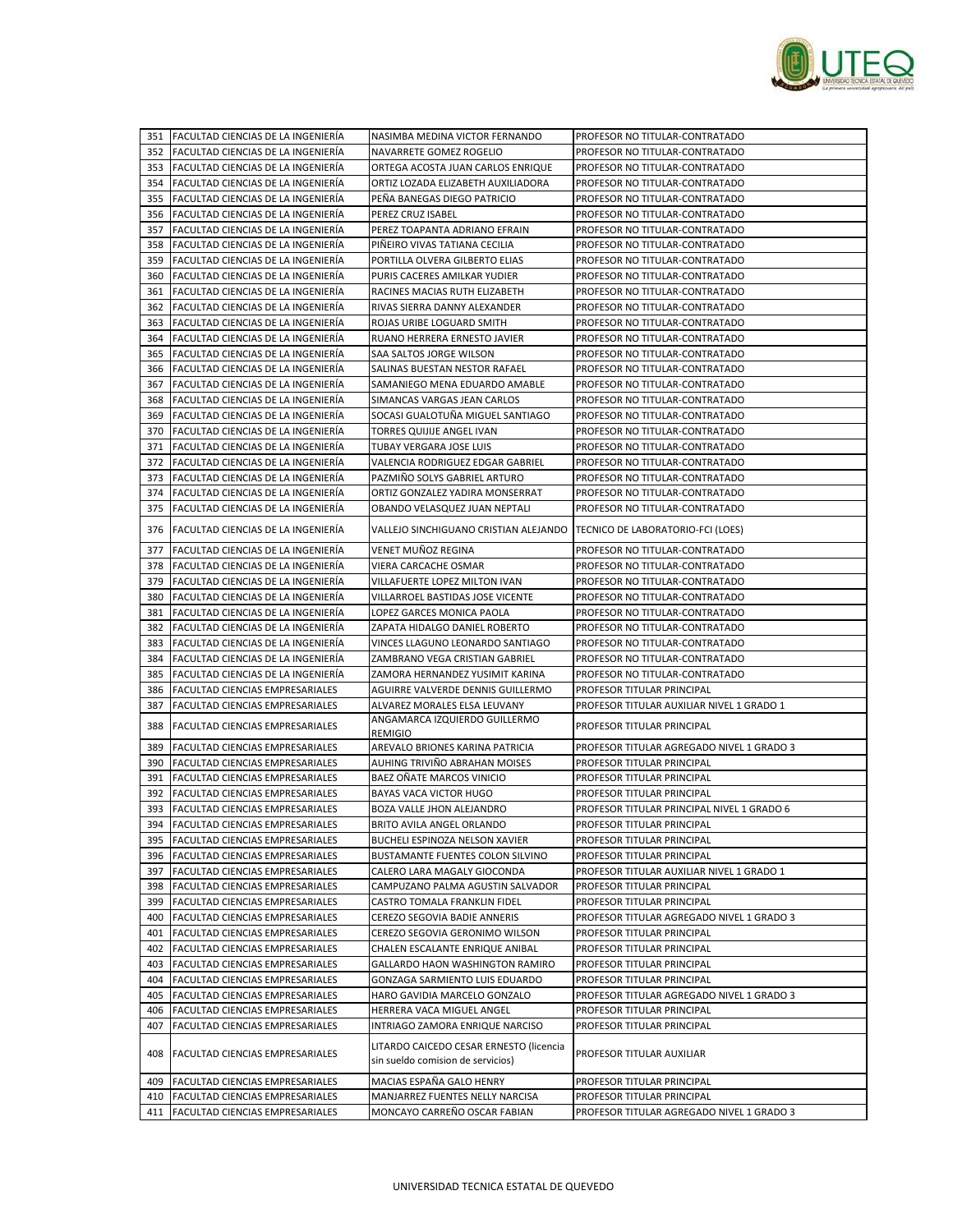

|     | 412 FACULTAD CIENCIAS EMPRESARIALES    | MUÑOZ HEREDIA CESAR ENRIQUE                                       | PROFESOR TITULAR PRINCIPAL                 |
|-----|----------------------------------------|-------------------------------------------------------------------|--------------------------------------------|
|     | 413 FACULTAD CIENCIAS EMPRESARIALES    | MUÑOZ MACÍAS SANDRA CECILIA                                       | PROFESOR TITULAR AGREGADO NIVEL 1 GRADO 3  |
|     | 414 FACULTAD CIENCIAS EMPRESARIALES    | MARTINEZ MEDINA CARLOS MANUEL                                     | PROFESOR TITULAR PRINCIPAL                 |
|     | 415 FACULTAD CIENCIAS EMPRESARIALES    | MUÑOZ RODRIGUEZ RAFAEL JACINTO                                    | PROFESOR TITULAR PRINCIPAL                 |
|     | 416   FACULTAD CIENCIAS EMPRESARIALES  | PACHAR LOPEZ MARIA AUXILIADORA                                    | PROFESOR TITULAR AGREGADO NIVEL 1 GRADO 3  |
| 417 | <b>FACULTAD CIENCIAS EMPRESARIALES</b> | PARRA SILVA PABLO ALBERTO                                         | PROFESOR TITULAR PRINCIPAL                 |
|     | 418   FACULTAD CIENCIAS EMPRESARIALES  | PEREZ AREVALO MARIO ALEJANDRO                                     | PROFESOR TITULAR PRINCIPAL                 |
|     | 419 FACULTAD CIENCIAS EMPRESARIALES    | PEREZ JUEZ ERNESTO JAVIER                                         | PROFESOR TITULAR PRINCIPAL                 |
| 420 | FACULTAD CIENCIAS EMPRESARIALES        | PINTO COTTO BAUTISTA RAFAEL                                       | PROFESOR TITULAR PRINCIPAL                 |
| 421 | <b>FACULTAD CIENCIAS EMPRESARIALES</b> | PURCACHI AGUIRRE WALTHER BOANERGE                                 | PROFESOR TITULAR PRINCIPAL                 |
|     |                                        | RAMIREZ CHAVEZ MAXIMO ABEL (LICENCIA                              |                                            |
|     | 422 FACULTAD CIENCIAS EMPRESARIALES    | SIN REMUNERACION)                                                 | PROFESOR TITULAR PRINCIPAL                 |
| 423 | <b>FACULTAD CIENCIAS EMPRESARIALES</b> | REYES BERMEO MARIANA DEL ROCIO                                    | PROFESOR TITULAR AUXILIAR NIVEL 1 GRADO 1  |
|     | 424 FACULTAD CIENCIAS EMPRESARIALES    | REYES CEVALLOS MAGALY NARCISA DE JESUS PROFESOR TITULAR PRINCIPAL |                                            |
| 425 | <b>FACULTAD CIENCIAS EMPRESARIALES</b> | RIZO ZAMORA ANGELA FRESIA                                         | PROFESOR TITULAR PRINCIPAL                 |
|     | 426   FACULTAD CIENCIAS EMPRESARIALES  | TACHONG ALENCASTRO LAURA                                          | PROFESOR TITULAR AGREGADO NIVEL 1 GRADO 3  |
|     | 427 FACULTAD CIENCIAS EMPRESARIALES    | TORRES SEGARRA CARLOS VICENTE                                     | PROFESOR TITULAR PRINCIPAL                 |
|     | 428 FACULTAD CIENCIAS EMPRESARIALES    | VELASCO BARAHONA VICTORIA BIRMANIA                                | PROFESOR TITULAR PRINCIPAL                 |
| 429 | <b>FACULTAD CIENCIAS EMPRESARIALES</b> | VERA VALDIVIEZO NIVALDO APOLONIDES                                | PROFESOR TITULAR PRINCIPAL                 |
|     | 430 FACULTAD CIENCIAS EMPRESARIALES    | VILLACIS LAINEZ CARLOS ALEXIS                                     | PROFESOR TITULAR AGREGADO                  |
|     | 431 FACULTAD CIENCIAS EMPRESARIALES    | VILLALVA ABARCA GUALBERTO RAFAEL                                  | PROFESOR TITULAR PRINCIPAL                 |
|     | 432 FACULTAD CIENCIAS EMPRESARIALES    | YELA BURGOS ROGER TOMAS                                           | PROFESOR TITULAR PRINCIPAL                 |
|     | 433 FACULTAD CIENCIAS EMPRESARIALES    | ZAMBRANO CARLOS EDISON                                            | PROFESOR TITULAR PRINCIPAL NIVEL 1 GRADO 6 |
|     | 434 FACULTAD CIENCIAS EMPRESARIALES    | ZAMBRANO MEDRANDA LUIS AMABLE                                     | PROFESOR TITULAR PRINCIPAL                 |
| 435 | <b>FACULTAD CIENCIAS EMPRESARIALES</b> | AGUAYO CARVAJAL VERONICA ROSALVA                                  | PROFESOR NO TITULAR-CONTRATADO             |
|     | 436 FACULTAD CIENCIAS EMPRESARIALES    | ARBOLEDA CASTRO LORENA VANESSA                                    | PROFESOR NO TITULAR-CONTRATADO             |
|     |                                        |                                                                   |                                            |
| 437 | <b>FACULTAD CIENCIAS EMPRESARIALES</b> | BALLESTEROS BALLESTEROS ERIKA YESSENIA                            | PROFESOR NO TITULAR-CONTRATADO             |
|     | 438 FACULTAD CIENCIAS EMPRESARIALES    | BUSTAMANTE VERA FREDDY HERNAN                                     | PROFESOR NO TITULAR-CONTRATADO             |
| 439 | <b>FACULTAD CIENCIAS EMPRESARIALES</b> | CADENA MIRANDA DIANA ISABEL                                       | PROFESOR NO TITULAR-CONTRATADO             |
| 440 | <b>FACULTAD CIENCIAS EMPRESARIALES</b> | CHONG CRUZ MANUEL LIBORIO                                         | PROFESOR NO TITULAR-CONTRATADO             |
|     | 441   FACULTAD CIENCIAS EMPRESARIALES  | ESTRADA AGUILAR JAIME LEONARDO                                    | PROFESOR NO TITULAR-CONTRATADO             |
| 442 | <b>FACULTAD CIENCIAS EMPRESARIALES</b> | FONSECA VASCONEZ JOSE FABIAN                                      | PROFESOR NO TITULAR-CONTRATADO             |
| 443 | <b>FACULTAD CIENCIAS EMPRESARIALES</b> | <b>GALLO FONSECA VICTOR</b>                                       | PROFESOR NO TITULAR-CONTRATADO             |
| 444 | <b>FACULTAD CIENCIAS EMPRESARIALES</b> | GOMEZ GUTIERREZ FELIX LORENZO                                     | PROFESOR NO TITULAR-CONTRATADO             |
| 445 | FACULTAD CIENCIAS EMPRESARIALES        | GILER MACIAS SINTIA MONSERRATE                                    | PROFESOR NO TITULAR-CONTRATADO             |
| 446 | <b>FACULTAD CIENCIAS EMPRESARIALES</b> | PONCE ORDONEZ JESSICA ALEXANDRA                                   | PROFESOR NO TITULAR-CONTRATADO             |
| 447 | <b>FACULTAD CIENCIAS EMPRESARIALES</b> | VINUEZA MENDOZA GLENN WALTER                                      | PROFESOR NO TITULAR-CONTRATADO             |
| 448 | <b>FACULTAD CIENCIAS EMPRESARIALES</b> | GUZMAN MACIAS MARIA DEL CARMEN                                    | PROFESOR NO TITULAR-CONTRATADO             |
| 449 | <b>FACULTAD CIENCIAS EMPRESARIALES</b> | LANDABURU MENDOZA JIMMY RAFAEL                                    | PROFESOR NO TITULAR-CONTRATADO             |
| 450 | <b>FACULTAD CIENCIAS EMPRESARIALES</b> | MACKENCIE MIRANDA FABRICIO ABEL                                   | PROFESOR NO TITULAR-CONTRATADO             |
| 451 | <b>FACULTAD CIENCIAS EMPRESARIALES</b> | MENDOZA GOMEZ TANIA ALEXANDRA                                     | PROFESOR NO TITULAR-CONTRATADO             |
| 452 | <b>FACULTAD CIENCIAS EMPRESARIALES</b> | MIRANDA ULLÓN PEDRO CLAVEL                                        | PROFESOR NO TITULAR-CONTRATADO             |
|     | 453 UNIDAD DE ESTUDIOS A DISTANCIA     | MENDOZA VARGAS EMMA YOLANDA                                       | PROFESOR NO TITULAR-CONTRATADO             |
|     | 454 FACULTAD CIENCIAS EMPRESARIALES    | MORALES HAZ MANUEL FRANCISCO                                      | PROFESOR NO TITULAR-CONTRATADO             |
|     | 455 FACULTAD CIENCIAS EMPRESARIALES    | MORALES SORNOZA JOSE MANUEL                                       | PROFESOR NO TITULAR-CONTRATADO             |
|     | 456 FACULTAD CIENCIAS EMPRESARIALES    | MOSQUERA AREVALO ARTURO PATRICIO                                  | PROFESOR NO TITULAR-CONTRATADO             |
|     | 457 FACULTAD CIENCIAS EMPRESARIALES    | NUÑEZ BARTOLOME ELIZABETH JULIANA                                 | PROFESOR NO TITULAR-CONTRATADO             |
|     | 458 FACULTAD CIENCIAS EMPRESARIALES    | PARRA GAVILANES DANIEL                                            | PROFESOR NO TITULAR-CONTRATADO             |
|     | 459 FACULTAD CIENCIAS EMPRESARIALES    | RIVADENEIRA ZAMBRANO MARIA ANGELICA                               | PROFESOR NO TITULAR-CONTRATADO             |
| 460 | FACULTAD CIENCIAS EMPRESARIALES        | RIVERA VELASCO JOSE LUIS                                          | PROFESOR NO TITULAR-CONTRATADO             |
|     | 461 FACULTAD CIENCIAS EMPRESARIALES    | SANDOVAL CUJI MARTHA MATILDE                                      | PROFESOR NO TITULAR-CONTRATADO             |
|     | 462 FACULTAD CIENCIAS EMPRESARIALES    | TARANTO HAON FRANKLIN XAVIER                                      | PROFESOR NO TITULAR-CONTRATADO             |
| 463 | FACULTAD CIENCIAS EMPRESARIALES        | TRIANA LITARDO FREDDY ENRIQUE                                     | PROFESOR NO TITULAR-CONTRATADO             |
|     | 464 FACULTAD CIENCIAS EMPRESARIALES    | VIZUETA SILVA STEVEN DAVID                                        | PROFESOR NO TITULAR-CONTRATADO             |
|     | 465 FACULTAD CIENCIAS PECUARIAS        | AGUIRRE VALVERDE CARLOS MIGUEL                                    | PROFESOR TITULAR PRINCIPAL                 |
| 466 | FACULTAD CIENCIAS PECUARIAS            | ARGUELLO NUÑEZ TITO GERMAN                                        | PROFESOR TITULAR AGREGADO                  |
| 467 | <b>FACULTAD CIENCIAS PECUARIAS</b>     | AVELLANEDA CEVALLOS JUAN HUMBERTO                                 | PROFESOR TITULAR PRINCIPAL NIVEL 1 GRADO 6 |
|     | 468 FACULTAD CIENCIAS PECUARIAS        | ESCOBAR PAVON WILFRIDO ANTONIO                                    | PROFESOR TITULAR PRINCIPAL                 |
| 469 | FACULTAD CIENCIAS PECUARIAS            | ESPINOZA GUERRA ITALO FERNANDO                                    | PROFESOR TITULAR AGREGADO NIVEL 3 GRADO 5  |
|     | 470 FACULTAD CIENCIAS PECUARIAS        | ESTUPIÑAN VELIZ KLEBER ANTONIO                                    | PROFESOR TITULAR PRINCIPAL                 |
|     | 471 FACULTAD CIENCIAS PECUARIAS        | GODOY ESPINOZA VICTOR HUGO                                        | PROFESOR TITULAR AGREGADO NIVEL 1 GRADO 3  |
| 472 | FACULTAD CIENCIAS PECUARIAS            | GONZALEZ VELEZ MARTIN ARMANDO                                     | PROFESOR TITULAR AGREGADO NIVEL 1 GRADO 3  |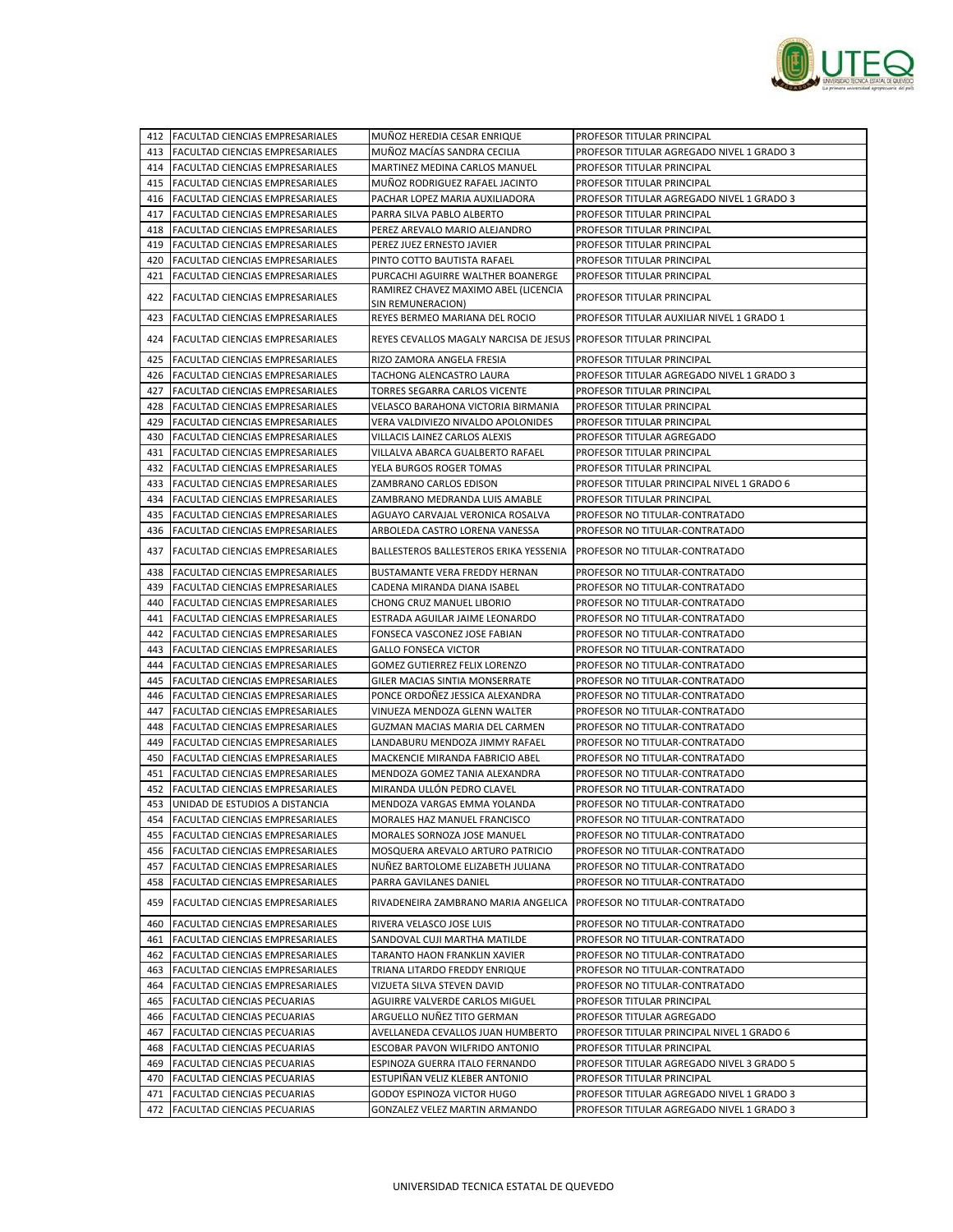

|     | 473 FACULTAD CIENCIAS PECUARIAS    | HERRERA GALLO SANTOS MAGDALENA         | PROFESOR TITULAR PRINCIPAL NIVEL 1 GRADO 6 |
|-----|------------------------------------|----------------------------------------|--------------------------------------------|
| 474 | <b>FACULTAD CIENCIAS PECUARIAS</b> | JACOME LOPEZ GERMAN ALEXANDER          | PROFESOR TITULAR PRINCIPAL                 |
|     | 475 FACULTAD CIENCIAS PECUARIAS    | <b>MAZON PAREDES CARLOS</b>            | PROFESOR TITULAR PRINCIPAL                 |
|     | 476 FACULTAD CIENCIAS PECUARIAS    | MAZON PAREDES EDISON JACINTO           | PROFESOR TITULAR PRINCIPAL                 |
| 477 | FACULTAD CIENCIAS PECUARIAS        | MESTANZA UQUILLAS CAMILO ALEXANDER     | PROFESOR TITULAR AGREGADO NIVEL 1 GRADO 3  |
|     | 478 FACULTAD CIENCIAS PECUARIAS    | MUÑOZ RODRIGUEZ JORGE GEOVANNY         | PROFESOR TITULAR PRINCIPAL                 |
| 479 | <b>FACULTAD CIENCIAS PECUARIAS</b> | PELAEZ MENDOZA FRANKLIN RODRIGO        | PROFESOR TITULAR AGREGADO NIVEL 1 GRADO 3  |
| 480 | FACULTAD CIENCIAS PECUARIAS        | PINARGOTE MENDOZA EDGAR RODOLFO        | PROFESOR TITULAR AGREGADO NIVEL 3 GRADO 5  |
| 481 | <b>FACULTAD CIENCIAS PECUARIAS</b> | RODRIGUEZ TOBAR JORGE MAGNO            | PROFESOR TITULAR PRINCIPAL                 |
| 482 | FACULTAD CIENCIAS PECUARIAS        | ROMERO ROMERO JOSE MIGUEL              | PROFESOR TITULAR PRINCIPAL                 |
| 483 | FACULTAD CIENCIAS PECUARIAS        | SANCHEZ LAIÑO ADOLFO RODOLFO           | PROFESOR TITULAR PRINCIPAL                 |
|     |                                    |                                        |                                            |
| 484 | <b>FACULTAD CIENCIAS PECUARIAS</b> | TORRES NAVARRETE ENMA DANIELLY         | PROFESOR TITULAR PRINCIPAL                 |
| 485 | FACULTAD CIENCIAS PECUARIAS        | TUAREZ COBEÑA JOSE AURELIO             | PROFESOR TITULAR PRINCIPAL                 |
| 486 | FACULTAD CIENCIAS PECUARIAS        | VASCO MORA DIANA LUCIA                 | PROFESOR TITULAR AGREGADO NIVEL 3 GRADO 5  |
| 487 | FACULTAD CIENCIAS PECUARIAS        | VASCONEZ MONTUFAR GREGORIO<br>HUMBERTO | PROFESOR TITULAR AGREGADO NIVEL 1 GRADO 3  |
| 488 | FACULTAD CIENCIAS PECUARIAS        | ZAMBRANO GRACIA DELSITO DIFILO         | PROFESOR TITULAR PRINCIPAL NIVEL 1 GRADO 6 |
| 489 | FACULTAD CIENCIAS PECUARIAS        | ALVAREZ SANCHEZ ANA RUTH               | PROFESOR NO TITULAR-CONTRATADO             |
| 490 | FACULTAD CIENCIAS PECUARIAS        | BARRERA ALVAREZ ALEXANDRA ELIZABETH    | PROFESOR NO TITULAR-CONTRATADO             |
| 491 | FACULTAD CIENCIAS PECUARIAS        | BATISTA CASACO AIME ROSARIO            | PROFESOR NO TITULAR-CONTRATADO             |
| 492 | FACULTAD CIENCIAS PECUARIAS        | CABEZAS CONGO RONALD ROBERTO           | PROFESOR NO TITULAR-CONTRATADO             |
| 493 | FACULTAD CIENCIAS PECUARIAS        | CAMACHO CASTILLO LUIS ALFREDO          | PROFESOR NO TITULAR-CONTRATADO             |
| 494 | FACULTAD CIENCIAS PECUARIAS        | CEVALLOS FALQUEZ ORLY FERNANDO         | PROFESOR NO TITULAR-CONTRATADO             |
| 495 | FACULTAD CIENCIAS PECUARIAS        | COELLO LOOR CAROL DANIELA              | PROFESOR NO TITULAR-CONTRATADO             |
|     | 496 FACULTAD CIENCIAS PECUARIAS    | COELLO VERA ADALBERTO                  | PROFESOR NO TITULAR-CONTRATADO             |
| 497 | FACULTAD CIENCIAS PECUARIAS        | <b>CULCAY VELIZ MARISOL</b>            | PROFESOR NO TITULAR-CONTRATADO             |
| 498 | FACULTAD CIENCIAS PECUARIAS        | DURAZNO DELGADO LEONILO ALFONSO        | PROFESOR NO TITULAR-CONTRATADO             |
|     | 499 FACULTAD CIENCIAS PECUARIAS    | EGUEZ ENRIQUEZ ERIC ALBERTO            | PROFESOR NO TITULAR-CONTRATADO             |
| 500 | FACULTAD CIENCIAS PECUARIAS        | ERAZO SOLORZANO CYNTIA YADIRA          | PROFESOR NO TITULAR-CONTRATADO             |
| 501 |                                    |                                        |                                            |
|     | FACULTAD CIENCIAS PECUARIAS        | FERNANDEZ ESCOBAR ANGEL                | PROFESOR NO TITULAR-CONTRATADO             |
| 502 | <b>FACULTAD CIENCIAS PECUARIAS</b> | <b>GODOY MONTIEL LUIS ALBERTO</b>      | PROFESOR NO TITULAR-CONTRATADO             |
| 503 | FACULTAD CIENCIAS PECUARIAS        | <b>GUERRERO CHUEZ RAQUEL VERONICA</b>  | PROFESOR NO TITULAR-CONTRATADO             |
| 504 | FACULTAD CIENCIAS PECUARIAS        | LLERENA SILVA WILMA MARIBEL            | PROFESOR NO TITULAR-CONTRATADO             |
|     | 505 FACULTAD CIENCIAS PECUARIAS    | <b>GUERRON TROYA VICENTE ALBERTO</b>   | PROFESOR NO TITULAR-CONTRATADO             |
| 506 | FACULTAD CIENCIAS PECUARIAS        | MACIAS VELIZ JOSE NOLBERTO             | PROFESOR NO TITULAR-CONTRATADO             |
| 507 | FACULTAD CIENCIAS PECUARIAS        | MENDEZ MARTINEZ YUNIEL                 | PROFESOR NO TITULAR-CONTRATADO             |
|     | 508 FACULTAD CIENCIAS PECUARIAS    | MEZA BONE CARLOS JAVIER                | PROFESOR NO TITULAR-CONTRATADO             |
| 509 | FACULTAD CIENCIAS PECUARIAS        | MEZA BONE GARY ALEX                    | PROFESOR NO TITULAR-CONTRATADO             |
| 510 | FACULTAD CIENCIAS PECUARIAS        | MONGE FREILE MARLON FERNANDO           | PROFESOR NO TITULAR-CONTRATADO             |
|     | 511 FACULTAD CIENCIAS PECUARIAS    | MORALES PADILLA MARIA MONSERRATH       | PROFESOR NO TITULAR-CONTRATADO             |
| 512 | FACULTAD CIENCIAS PECUARIAS        | QUINTANA ZAMORA JORGE GUSTAVO          | PROFESOR NO TITULAR-CONTRATADO             |
| 513 | FACULTAD CIENCIAS PECUARIAS        | RAMOS REMACHE ROMMEL ARTURO            | PROFESOR NO TITULAR-CONTRATADO             |
|     | 514 FACULTAD CIENCIAS PECUARIAS    | RODRIGUEZ CASTRO ROSSY LISBETH         | PROFESOR NO TITULAR-CONTRATADO             |
| 515 | FACULTAD CIENCIAS PECUARIAS        | ROMERO GARAICOA DIEGO ARMANDO          | PROFESOR NO TITULAR-CONTRATADO             |
| 516 | <b>FACULTAD CIENCIAS PECUARIAS</b> | SANTANA ALVARADO WILVER HUMBER         | PROFESOR NO TITULAR-CONTRATADO             |
|     | 517 FACULTAD CIENCIAS PECUARIAS    | TUAREZ GARCIA DIEGO ARMANDO            | PROFESOR NO TITULAR-CONTRATADO             |
|     | 518 FACULTAD CIENCIAS PECUARIAS    | VARAS GILER ROSA CECIBEL               | PROFESOR NO TITULAR-CONTRATADO             |
|     | 519 FACULTAD CIENCIAS PECUARIAS    | VELIZ ZAMORA DIANA VERONICA            | PROFESOR NO TITULAR-CONTRATADO             |
|     | 520 FACULTAD CIENCIAS PECUARIAS    | VERA CHANG JAIME FABIAN                | PROFESOR NO TITULAR-CONTRATADO             |
|     | 521 FACULTAD CIENCIAS PECUARIAS    | VILLEGAS SOTO NELSON RAMIRO            | PROFESOR NO TITULAR-CONTRATADO             |
| 522 | FACULTAD CIENCIAS PECUARIAS        | YANEZ CAJO DANILO JAVIER               | PROFESOR NO TITULAR-CONTRATADO             |
| 523 | FACULTAD CIENCIAS PECUARIAS        | YEPEZ MACIAS PIEDAD FRANCISCA          | PROFESOR NO TITULAR-CONTRATADO             |
| 524 | <b>FACULTAD CIENCIAS PECUARIAS</b> | ZAMBRANO MONTES SAMIR ANTONIO          | PROFESOR NO TITULAR-CONTRATADO             |
| 525 | UNIDAD DE ESTUDIOS A DISTANCIA     | ALVAREZ PERDOMO GUIDO RODOLFO          | PROFESOR TITULAR AGREGADO NIVEL 1 GRADO 3  |
| 526 | UNIDAD DE ESTUDIOS A DISTANCIA     | CEDEÑO BRIONES ALEX GEOVANNY           | PROFESOR TITULAR AUXILIAR NIVEL 1 GRADO 1  |
| 527 | UNIDAD DE ESTUDIOS A DISTANCIA     | ESPINOZA CARRILLO JOSE FRANCISCO       | PROFESOR TITULAR AGREGADO NIVEL 1 GRADO 3  |
| 528 | UNIDAD DE ESTUDIOS A DISTANCIA     | GUEVARA SANTANA FREDDY JAVIER          | PROFESOR TITULAR AUXILIAR NIVEL 1 GRADO 1  |
| 529 | UNIDAD DE ESTUDIOS A DISTANCIA     | HARO CHONG ALEXANDRA ELIZABETH         | PROFESOR TITULAR AGREGADO NIVEL 1 GRADO 3  |
| 530 | UNIDAD DE ESTUDIOS A DISTANCIA     | LIBERIO ROCA FRANCISCO FLORENCIO       | PROFESOR TITULAR AGREGADO NIVEL 1 GRADO 3  |
| 531 | UNIDAD DE ESTUDIOS A DISTANCIA     | PALLAROSO GRANIZO ROSA YOLANDA         | PROFESOR TITULAR AUXILIAR NIVEL 1 GRADO 1  |
| 532 | UNIDAD DE ESTUDIOS A DISTANCIA     | REYEZ PEREZ JUAN JOSE                  | PROFESOR TITULAR AGREGADO NIVEL 1 GRADO 3  |
| 533 | UNIDAD DE ESTUDIOS A DISTANCIA     | RIZZO ZAMORA LAUDEN GEOBACK            | PROFESOR TITULAR AGREGADO NIVEL 1 GRADO 1  |
|     |                                    | RODRIGUEZ GAVILANES NANCY MAGALI       |                                            |
| 534 | UNIDAD DE ESTUDIOS A DISTANCIA     | (licencia sin sueldo estudios)         | PROFESOR TITULAR PRINCIPAL                 |
| 535 | UNIDAD DE ESTUDIOS A DISTANCIA     | VARGAS BURGOS JULIO CESAR              | PROFESOR TITULAR PRINCIPAL NIVEL 1 GRADO 6 |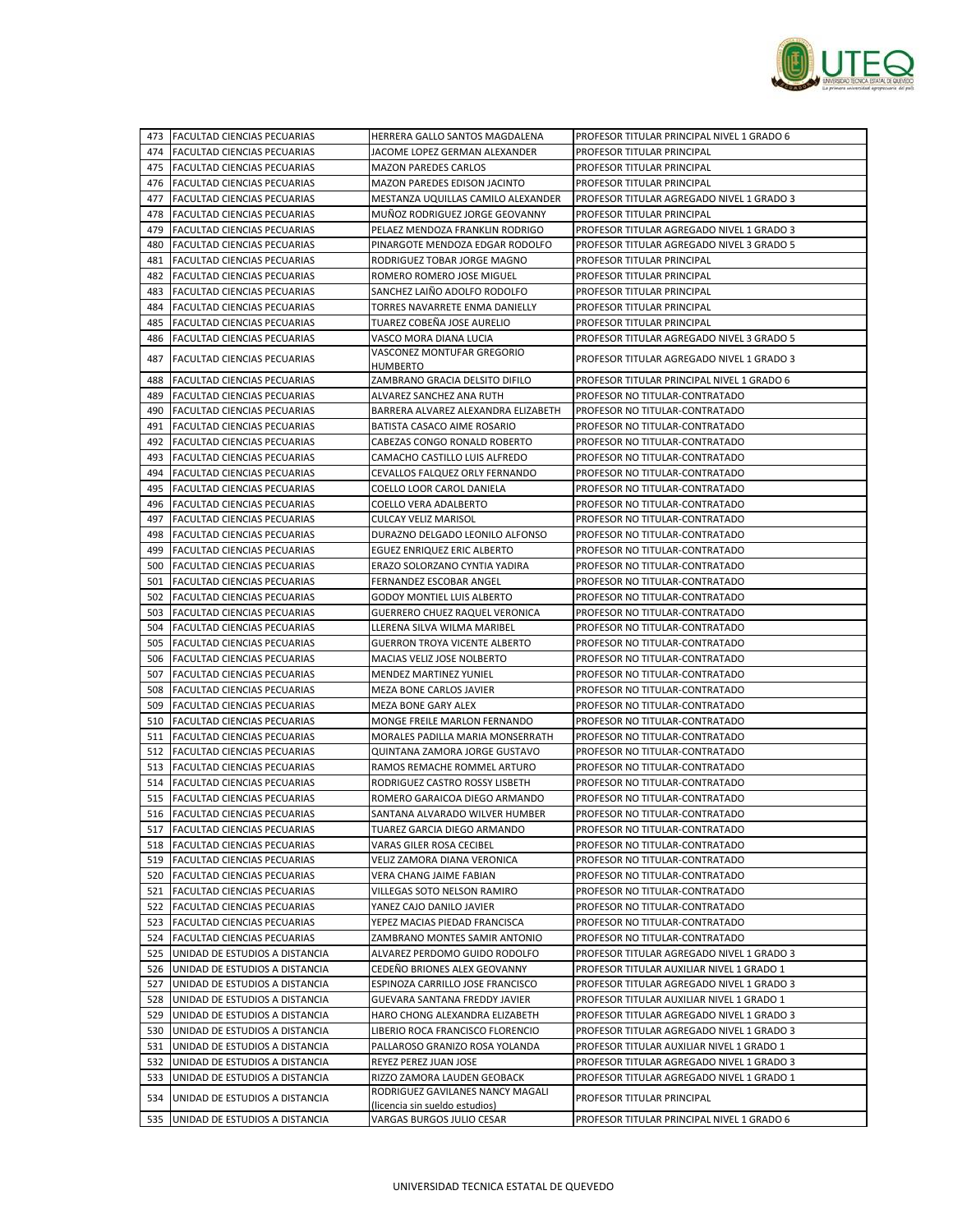

|     | 536 UNIDAD DE ESTUDIOS A DISTANCIA                                 | ZAMBRANO BARROS NUVIA AURORA                              | PROFESOR TITULAR AGREGADO NIVEL 1 GRADO 3                                    |
|-----|--------------------------------------------------------------------|-----------------------------------------------------------|------------------------------------------------------------------------------|
|     | 537 UNIDAD DE ESTUDIOS A DISTANCIA                                 | AGUIRRE PEREZ RICARDO GIOJAN                              | PROFESOR NO TITULAR-CONTRATADO                                               |
| 538 | UNIDAD DE ESTUDIOS A DISTANCIA                                     | ANDAGOYA ARECHUA RONALD FABIAN                            | PROFESOR NO TITULAR-CONTRATADO                                               |
|     | 539 UNIDAD DE ESTUDIOS A DISTANCIA                                 | CABRERA BRAVO CARMEN CECILIA                              | PROFESOR NO TITULAR-CONTRATADO                                               |
| 540 | UNIDAD DE ESTUDIOS A DISTANCIA                                     | CANO INTRIAGO JUAN CARLOS                                 | PROFESOR NO TITULAR-CONTRATADO                                               |
| 541 | UNIDAD DE ESTUDIOS A DISTANCIA                                     | CARRANZA QUIMI WENDY DIANA                                | PROFESOR NO TITULAR-CONTRATADO                                               |
| 542 | UNIDAD DE ESTUDIOS A DISTANCIA                                     | GALEAS ARBOLEDA GABRIELA JACQUELINE                       | PROFESOR NO TITULAR-CONTRATADO                                               |
| 543 | UNIDAD DE ESTUDIOS A DISTANCIA                                     | <b>GARCIA MACIAS LUIS ORLANDO</b>                         | PROFESOR NO TITULAR-CONTRATADO                                               |
| 544 | UNIDAD DE ESTUDIOS A DISTANCIA                                     | COELLO RECALDE MARIA LUISA                                | PROFESOR NO TITULAR-CONTRATADO                                               |
| 545 | UNIDAD DE ESTUDIOS A DISTANCIA                                     | GUILLIN LLANOS XIMENA MINSHELY                            | PROFESOR NO TITULAR-CONTRATADO                                               |
| 546 | UNIDAD DE ESTUDIOS A DISTANCIA                                     | JACHO SANCHEZ IVAN RODOLFO                                | PROFESOR NO TITULAR-CONTRATADO                                               |
| 547 | UNIDAD DE ESTUDIOS A DISTANCIA                                     | ORTEGA TAPIA IRMA GARDENIA                                | PROFESOR NO TITULAR-CONTRATADO                                               |
| 548 | UNIDAD DE ESTUDIOS A DISTANCIA                                     | PACHECO CORREA SONIA ISABEL                               | PROFESOR NO TITULAR-CONTRATADO                                               |
| 549 | UNIDAD DE ESTUDIOS A DISTANCIA                                     | PLAZA ORMAZA LUIS ARTURO                                  | PROFESOR NO TITULAR-CONTRATADO                                               |
| 550 | UNIDAD DE ESTUDIOS A DISTANCIA                                     | RENDON GUERRA GINA DEL PILAR                              | PROFESOR NO TITULAR-CONTRATADO                                               |
| 551 | UNIDAD DE ESTUDIOS A DISTANCIA                                     | RIVERA OSORIO EDGAR FABRICIO                              | PROFESOR NO TITULAR-CONTRATADO                                               |
| 552 | UNIDAD DE ESTUDIOS A DISTANCIA                                     | ULLON PEREZ MARGARITA CLEMENCIA                           | PROFESOR NO TITULAR-CONTRATADO                                               |
| 553 | VICERRECTORADO<br>ACADEMICO/ENFERMERÍA                             | DIAZ SOLEDISPA MARICELA MARIANA                           | PROFESOR NO TITULAR-CONTRATADO                                               |
| 554 | VICERRECTORADO                                                     | MOREIRA ESPINOZA BETTY ANDREA                             | PROFESOR NO TITULAR-CONTRATADO                                               |
| 555 | ACADEMICO/ENFERMERÍA<br>VICERRECTORADO                             | COELLO LLERENA MARIA FERNANDA                             | PROFESOR NO TITULAR-CONTRATADO                                               |
|     | ACADEMICO/ENFERMERÍA<br><b>VICERRECTORADO</b>                      |                                                           |                                                                              |
| 556 | ACADEMICO/ENFERMERÍA<br><b>VICERRECTORADO</b>                      | LOPEZ GARCIA NANCY DEL CARMEN                             | PROFESOR NO TITULAR-CONTRATADO                                               |
| 557 | ACADEMICO/ENFERMERÍA                                               | ANGULO PEREZ PABLO ARMANDO                                | PROFESOR NO TITULAR-CONTRATADO                                               |
| 558 | VICERRECTORADO<br>ACADEMICO/ENFERMERÍA                             | FACUY ARIAS LUISA MARIA                                   | PROFESOR NO TITULAR-CONTRATADO                                               |
| 559 | <b>VICERRECTORADO</b><br>ACADEMICO/ENFERMERÍA                      | VASQUEZ MORAN BERTHA ALEJANDRINA                          | PROFESOR NO TITULAR-CONTRATADO                                               |
| 560 | VICERRECTORADO<br>ACADEMICO/ENFERMERÍA                             | SOLIS GARCIA MARIANA ESTELITA                             | PROFESOR NO TITULAR-CONTRATADO                                               |
| 561 | UNIDAD DE ADMISION Y REGISTRO                                      | ALBAN MOYANO MIRIAM NOEMI                                 | CONTRATO ACADEMICO - TECNICO DOCENTE                                         |
| 562 | UNIDAD DE ADMISION Y REGISTRO                                      | APOLO BOZQUEZ JORGE ANDRÉS                                | CONTRATO ACADEMICO - TECNICO DOCENTE                                         |
| 563 | UNIDAD DE ADMISION Y REGISTRO                                      | ARTEAGA LOOR VIVIANA DEL ROCIO                            | CONTRATO ACADEMICO - TECNICO DOCENTE                                         |
| 564 | UNIDAD DE ADMISION Y REGISTRO                                      | BAQUERIZO FAJARDO ACELA DEL CARMEN                        | CONTRATO ACADEMICO - TECNICO DOCENTE                                         |
| 565 | UNIDAD DE ADMISION Y REGISTRO                                      | CABRERA MOREIRA JOEL DAVID                                | CONTRATO ACADEMICO - TECNICO DOCENTE                                         |
| 566 | UNIDAD DE ADMISION Y REGISTRO                                      | CASANOVA MENDOZA LUIS FRANCISCO                           | CONTRATO ACADEMICO - TECNICO DOCENTE                                         |
| 567 | UNIDAD DE ADMISION Y REGISTRO                                      | CEDEÑO FUENTES OLGA PAOLA                                 | CONTRATO ACADEMICO - TECNICO DOCENTE                                         |
| 568 | UNIDAD DE ADMISION Y REGISTRO                                      | CHAMORRO PALACIOS ANGEL ANTONIO                           | CONTRATO ACADEMICO - TECNICO DOCENTE                                         |
| 569 | UNIDAD DE ADMISION Y REGISTRO                                      | CHAMORRO PALACIOS FREDDY NECTAR                           | CONTRATO ACADEMICO - TECNICO DOCENTE                                         |
| 570 | UNIDAD DE ADMISION Y REGISTRO                                      | CHAVEZ VARGAS ANTONIO DARIO                               | CONTRATO ACADEMICO - TECNICO DOCENTE                                         |
| 571 | UNIDAD DE ADMISION Y REGISTRO                                      | COELLO LEON LUCIANA VITALINA                              | CONTRATO ACADEMICO - TECNICO DOCENTE                                         |
| 572 | UNIDAD DE ADMISION Y REGISTRO                                      | FIGUEREDO SANCHEZ LORENZO ORLANDO                         | CONTRATO ACADEMICO - TECNICO DOCENTE                                         |
| 573 | UNIDAD DE ADMISION Y REGISTRO                                      | GUZMAN OLVERA JORGE ALBERTO                               | CONTRATO ACADEMICO - TECNICO DOCENTE                                         |
| 574 | UNIDAD DE ADMISION Y REGISTRO                                      | LABORDE MEZA JESSENIA LORENA                              | CONTRATO ACADEMICO - TECNICO DOCENTE                                         |
|     | 575 UNIDAD DE ADMISION Y REGISTRO                                  | MATUTE PLAZA GABRIELA NATALIA                             | CONTRATO ACADEMICO - TECNICO DOCENTE                                         |
|     | 576 UNIDAD DE ADMISION Y REGISTRO                                  | MERIZALDE VELIZ DIANA CAROLINA                            | CONTRATO ACADEMICO - TECNICO DOCENTE                                         |
|     | 577 UNIDAD DE ADMISION Y REGISTRO                                  | MOREIRA DUARTE GABRIELA LISETH                            | CONTRATO ACADEMICO - TECNICO DOCENTE                                         |
|     | 578 UNIDAD DE ADMISION Y REGISTRO                                  | NOVILLO CELLERI JOHNNY ENRIQUE                            | CONTRATO ACADEMICO - TECNICO DOCENTE                                         |
|     | 579 UNIDAD DE ADMISION Y REGISTRO                                  | ORTEGA CABRERA RUDY IVONNE                                | CONTRATO ACADEMICO - TECNICO DOCENTE                                         |
| 580 | UNIDAD DE ADMISION Y REGISTRO                                      | ORTIZ MEJIA FERNANDO JAVIER                               | CONTRATO ACADEMICO - TECNICO DOCENTE                                         |
|     | 581 UNIDAD DE ADMISION Y REGISTRO                                  | PLATA MURILLO LUIS ANTONIO                                | CONTRATO ACADEMICO - TECNICO DOCENTE                                         |
| 583 | 582 UNIDAD DE ADMISION Y REGISTRO<br>UNIDAD DE ADMISION Y REGISTRO | PLUAS MATUTE ANDREA CAROLINA                              | CONTRATO ACADEMICO - TECNICO DOCENTE<br>CONTRATO ACADEMICO - TECNICO DOCENTE |
|     | 584 UNIDAD DE ADMISION Y REGISTRO                                  | QUISPE CAYO MIGUEL ANGEL<br>RECALDE AGUILAR LUGARDA MARIA | CONTRATO ACADEMICO - TECNICO DOCENTE                                         |
| 585 | UNIDAD DE ADMISION Y REGISTRO                                      | SANDOVAL CUJI MONICA MARIA                                | CONTRATO ACADEMICO - TECNICO DOCENTE                                         |
| 586 | UNIDAD DE ADMISION Y REGISTRO                                      | SARMIENTO TENESACA MANUEL                                 | CONTRATO ACADEMICO - TECNICO DOCENTE                                         |
| 587 | UNIDAD DE ADMISION Y REGISTRO                                      | SOLIS BARROS TITO RIGOBERTO                               | CONTRATO ACADEMICO - TECNICO DOCENTE                                         |
|     | 588 UNIDAD DE ADMISION Y REGISTRO                                  | VENEGAS FERRÍN MICHAEL                                    | CONTRATO ACADEMICO - TECNICO DOCENTE                                         |
| 589 | UNIDAD DE ADMISION Y REGISTRO                                      | YONG CHANG EMILIO ALBERTO                                 | CONTRATO ACADEMICO - TECNICO DOCENTE                                         |
|     | 590 UNIDAD DE ADMISION Y REGISTRO                                  | ZAMBRANO MUÑOZ DENISSE                                    | CONTRATO ACADEMICO - TECNICO DOCENTE                                         |
| 591 | UNIDAD DE ADMISION Y REGISTRO                                      | FLORES JAEN MIREYA PATRICIA                               | CONTRATO ACADEMICO - TECNICO DOCENTE                                         |
| 592 | UNIDAD DE ADMISION Y REGISTRO                                      | FRANCO CASTRO SARA ALEXANDRA                              | CONTRATO ACADEMICO - TECNICO DOCENTE                                         |
|     | 593 UNIDAD DE ADMISION Y REGISTRO                                  | MALDONADO CASTRO ANGEL BORIS                              | CONTRATO ACADEMICO - TECNICO DOCENTE                                         |
|     | 594 UNIDAD DE ADMISION Y REGISTRO                                  | MORENO SUQUILANDA EDGAR ALAN                              | CONTRATO ACADEMICO - TECNICO DOCENTE                                         |